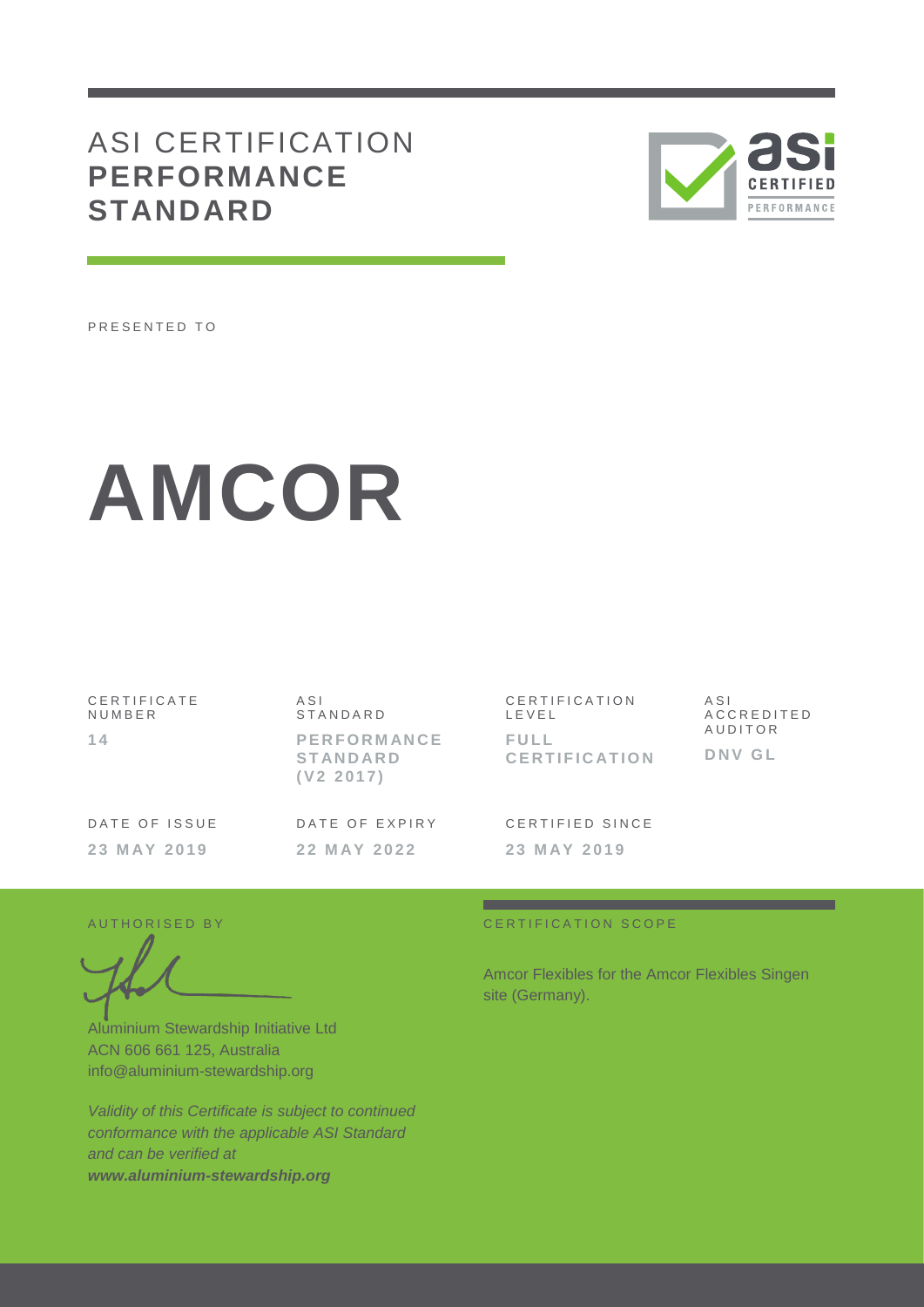## SUMMARY AUDIT REPORT **PERFORMANCE STANDARD**

#### **OVERVIEW**

| MEMBER NAME                       | Amcor                                                                                    |
|-----------------------------------|------------------------------------------------------------------------------------------|
| ENTITY NAME                       | Amcor Flexibles Singen                                                                   |
| CERTIFICATION<br>SCOPE            | Amcor Flexibles for the Amcor Flexibles Singen site (Germany).                           |
| SUPPLY CHAIN<br><b>ACTIVITIES</b> | Semi-Fabrication                                                                         |
| ASI STANDARD                      | Performance Standard V2                                                                  |
| AUDIT TYPE                        | <b>Certification Audit</b>                                                               |
| AUDIT FIRM                        | <b>DNV GL</b>                                                                            |
| AUDIT DATE                        | 11 September 2018, 17 - 19 October 2018,                                                 |
|                                   | 2 April 2019 (follow-up desktop audit)                                                   |
| AUDIT REPORT<br>SUBMISSION        | 12 December 2018 (Initial Audit Report)                                                  |
|                                   | 13 May 2019 (Re-submitted Audit Report following desktop audit)                          |
| AUDIT SCOPE                       | Audit scope covers Amcor Flexibles for the Amcor Flexibles Singen site<br>(Germany).     |
|                                   | Relevant criteria from the ASI Performance Standard were included in the<br>audit scope. |
|                                   | Supply chain activities included in the audit scope:<br>Semi-Fabrication                 |
| AUDIT<br>OUTCOME                  | Certification                                                                            |

<u> 1989 - Johann Barnett, mars et al. 1989 - Anna ann an t-</u>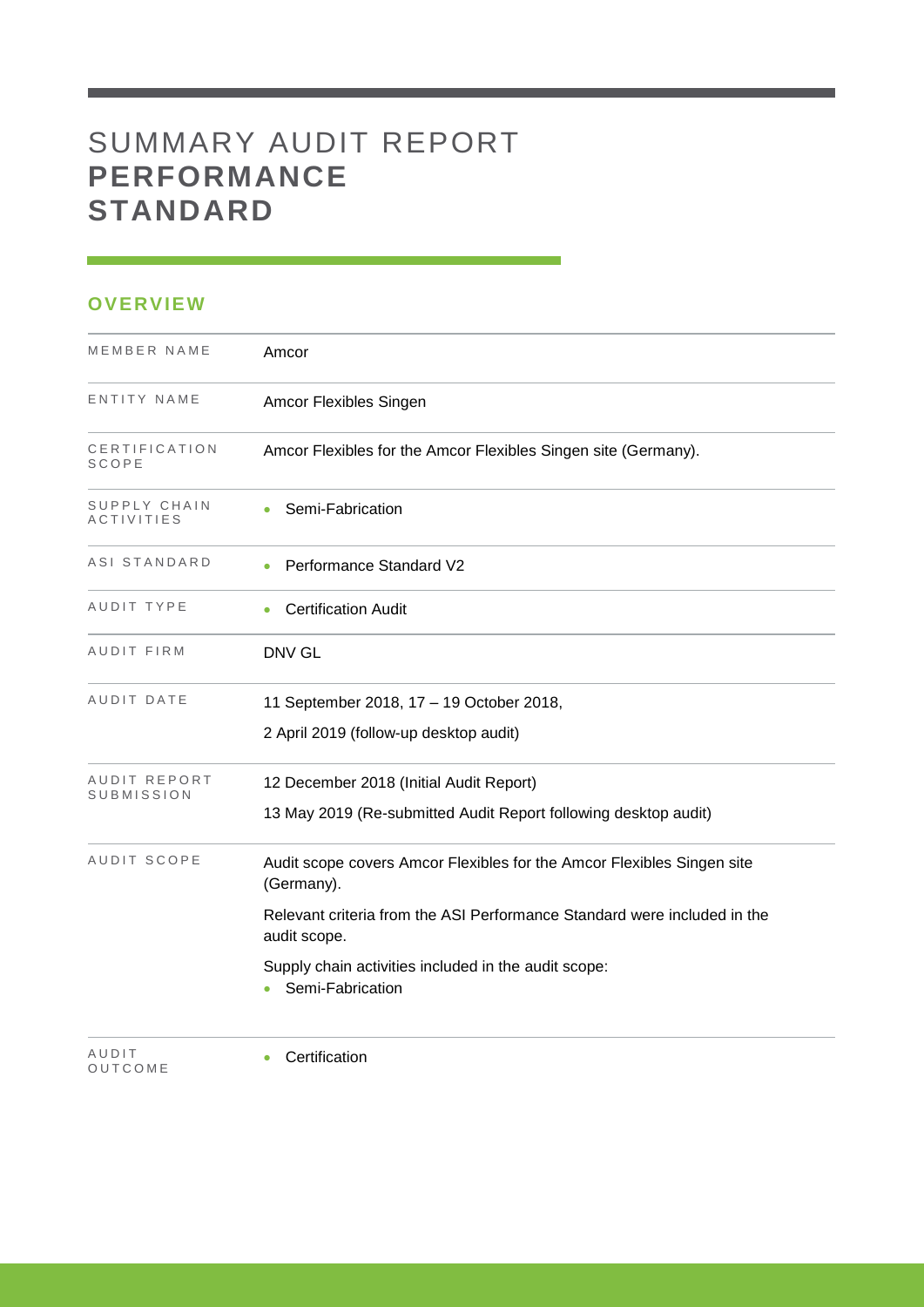| AUDIT<br>METHODOLOGY          | The Auditors confirm that:                                                                                                                                                               |  |  |  |
|-------------------------------|------------------------------------------------------------------------------------------------------------------------------------------------------------------------------------------|--|--|--|
| <b>DECLARATION</b>            | The information provided by the Entity is true and accurate to the best<br>knowledge of the Auditor(s) preparing this report.                                                            |  |  |  |
|                               | The findings are based on verified Objective Evidence relevant to the<br>M<br>time period for the Audit, traceable and unambiguous.                                                      |  |  |  |
|                               | The Audit Scope and audit methodology are sufficient to establish<br>M<br>confidence that the findings are indicative of the performance of the<br>Entity's defined Certification Scope. |  |  |  |
|                               | The Auditor(s) have acted in a manner deemed ethical, truthful, accurate<br>M<br>professional, independent and objective.                                                                |  |  |  |
| CERTIFICATION<br>PERIOD       | 23 May 2019 - 22 May 2022                                                                                                                                                                |  |  |  |
| NEXT AUDIT<br>TYPE            | <b>Recertification Audit</b>                                                                                                                                                             |  |  |  |
| NEXT AUDIT<br><b>DUE DATE</b> | 22 May 2022                                                                                                                                                                              |  |  |  |
| CERTIFICATE<br>NUMBER         | 14                                                                                                                                                                                       |  |  |  |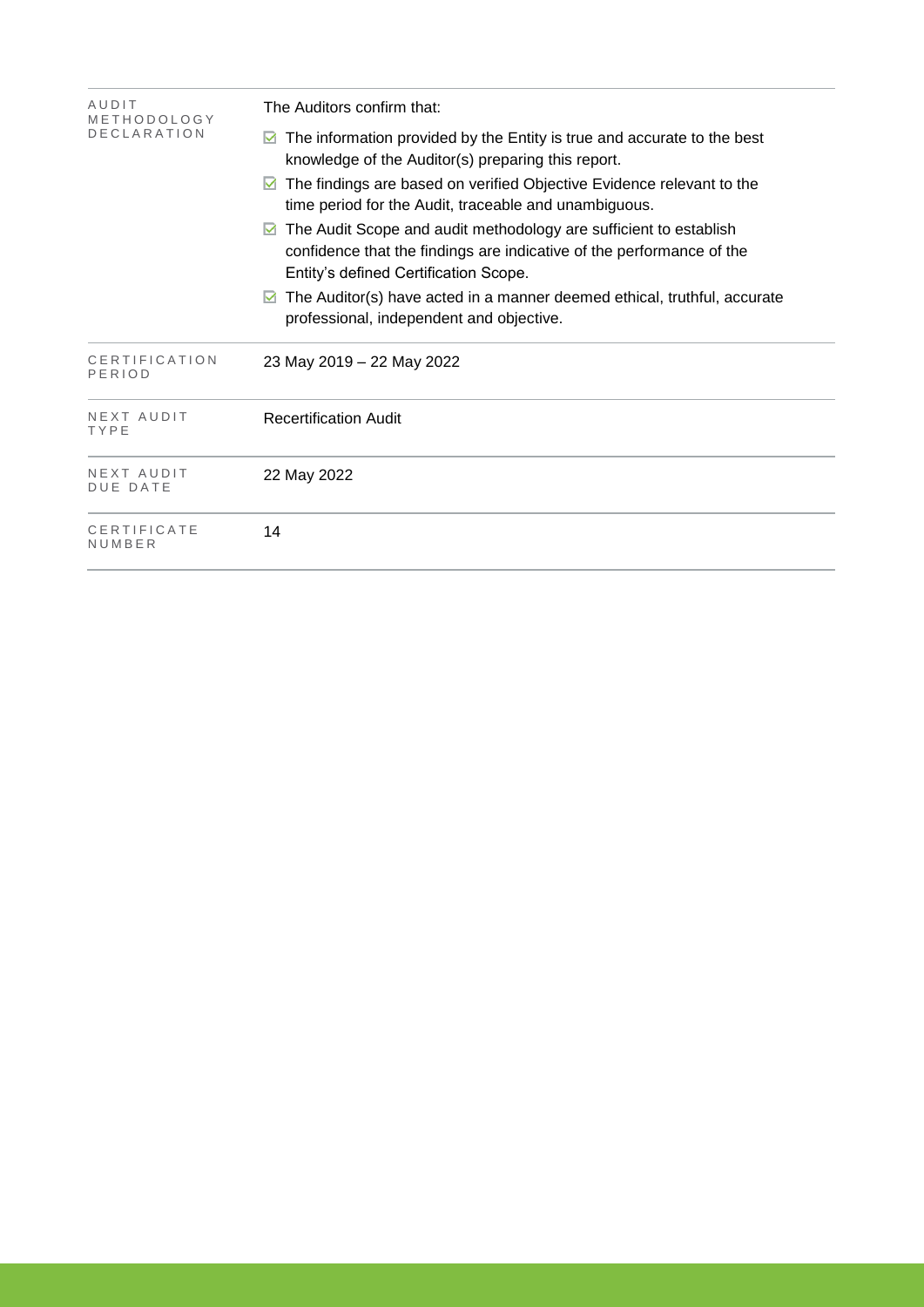### **SUMMARY OF FINDINGS**

| <b>CRITERION</b>               | RATING      | COMMENT                                                                                                                                                                                                                                                                                                                                                                                                                                                                                                                                                                                                                                                                                                                                                                                                                                                                                                                                                                                                                                                                                        |  |
|--------------------------------|-------------|------------------------------------------------------------------------------------------------------------------------------------------------------------------------------------------------------------------------------------------------------------------------------------------------------------------------------------------------------------------------------------------------------------------------------------------------------------------------------------------------------------------------------------------------------------------------------------------------------------------------------------------------------------------------------------------------------------------------------------------------------------------------------------------------------------------------------------------------------------------------------------------------------------------------------------------------------------------------------------------------------------------------------------------------------------------------------------------------|--|
| PRINCIPLE 1 BUSINESS INTEGRITY |             |                                                                                                                                                                                                                                                                                                                                                                                                                                                                                                                                                                                                                                                                                                                                                                                                                                                                                                                                                                                                                                                                                                |  |
| 1.1 Legal Compliance           | Conformance | Amcor Singen has developed and implemented<br>policies, systems, procedures and processes<br>that conform to ASI Performance Standard's<br>legal compliance requirements. Amcor Singen<br>has systems in place to maintain adequate<br>awareness of and to ensure compliance to<br>applicable law.                                                                                                                                                                                                                                                                                                                                                                                                                                                                                                                                                                                                                                                                                                                                                                                             |  |
| 1.2 Anti-Corruption            | Conformance | Amcor Singen works against corruption in all its<br>forms, including extortion and bribery, consistent<br>with applicable law and prevailing international<br>standards. Amcor Singen established adequate<br>anti-corruption measures, such as policies,<br>training, due diligence checks and<br>whistleblowing line, endorsed by senior<br>management. Amcor employees participate in<br>web-based training related to anti-bribery and<br>corruption laws and regulations and improper<br>payments compliance. Please find below<br>references to Amcor's whistleblowing policy and<br>anti-corruption policy:<br>https://assets.ctfassets.net/f7tuyt85vtoa/A7acCX<br>yl3Qyg8eY4gaS6Q/7785b3379dbc17d9d6d1ce<br>36e4406363/Whistleblower Policy and Charter<br>- April 2018 - English.pdf<br>https://assets.ctfassets.net/f7tuyt85vtoa/3qxeS8<br>RNeoQ2kCqiA8leQA/327df50886c9f1a5643e9e<br>4a9e2af639/Amcor_Anti_Bribery_Corruption_Po<br>licy English.pdf<br>Please find below reference to Amcor's<br><b>Whistleblowing Service:</b><br>https://secure.ethicspoint.eu/domain/media/en/g |  |
| 1.3 Code of Conduct            | Conformance | ui/104827/index.html<br>Amcor Singen has implemented a Code of<br>Conduct including principles relevant to<br>environmental, social and governance<br>performance. Amcor Singen runs a regular<br>training programme for employees and raised<br>awareness of the Code among business<br>partners and suppliers. More information can be<br>found via the link below:<br>https://assets.ctfassets.net/f7tuyt85vtoa/lapnuTo<br>UbAU8yaiQg24cA/0f7fd5e05ea1034b6305dff8b<br>a8f4329/Amcor Sustainability Report 2018.pdf                                                                                                                                                                                                                                                                                                                                                                                                                                                                                                                                                                         |  |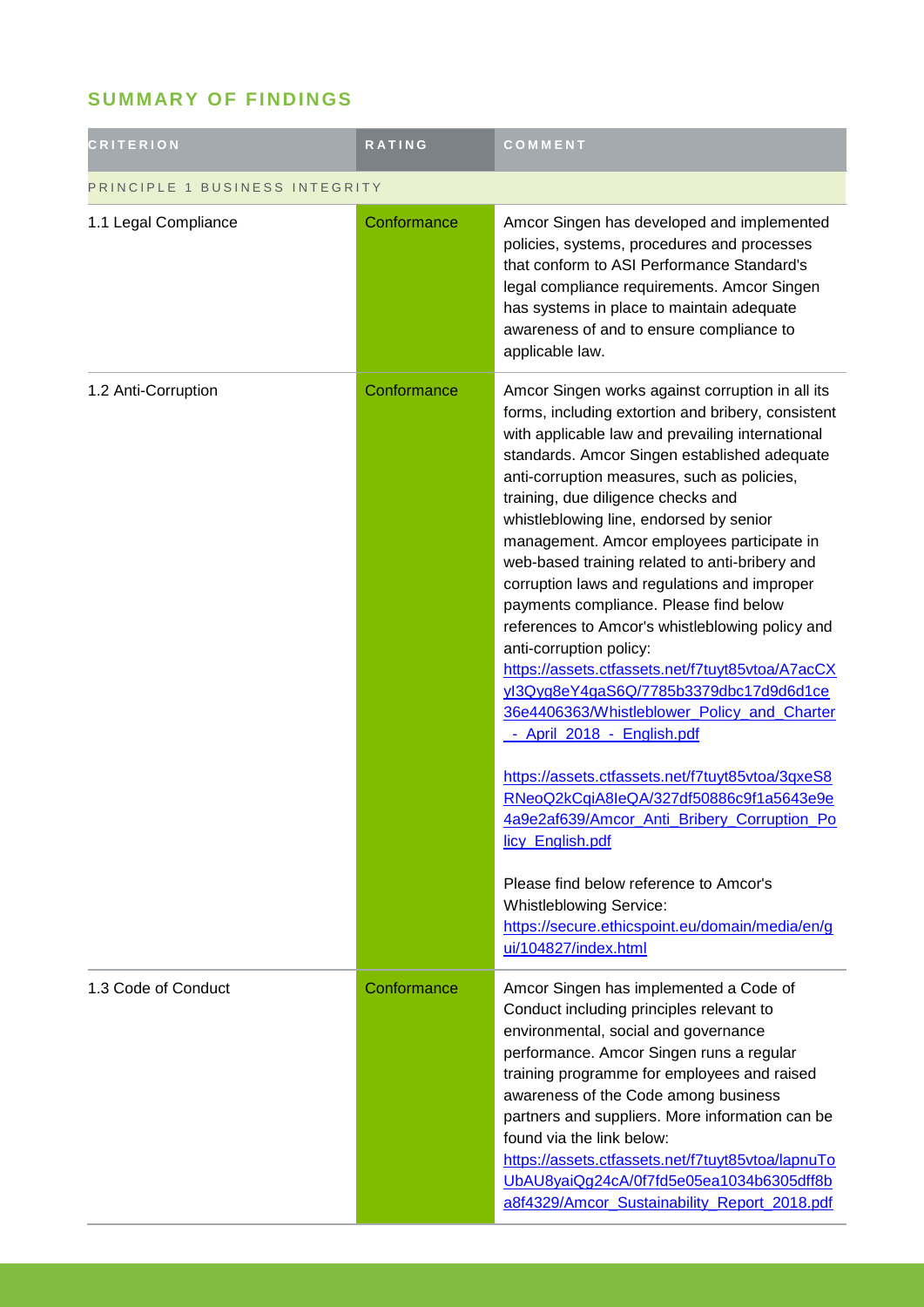| <b>CRITERION</b>                                                                 | <b>RATING</b> | COMMENT                                                                                                                                                                                                                                                                                                                                                 |
|----------------------------------------------------------------------------------|---------------|---------------------------------------------------------------------------------------------------------------------------------------------------------------------------------------------------------------------------------------------------------------------------------------------------------------------------------------------------------|
|                                                                                  |               | Amcor's Code of Conduct is publicly available<br>at:<br>https://www.amcor.com/investors/corporate-<br>gov/policies-standards                                                                                                                                                                                                                            |
| PRINCIPLE 2 POLICY & MANAGEMENT                                                  |               |                                                                                                                                                                                                                                                                                                                                                         |
| 2.1a Environmental, Social, and<br>Governance Policy (implement and<br>maintain) | Conformance   | Amcor Singen's management systems are<br>certified to ISO 14001 and ISO 45001. The site's<br>systems, procedures and processes conform to<br>the environmental, social, and governance<br>practices of the ASI Performance Standard. For<br>further details, please see:<br>https://www.amcor.com/investors/corporate-<br>gov/policies-standards        |
| 2.1b Environmental, Social, and<br>Governance Policy (senior<br>management)      | Conformance   | Amcor Singen has endorsement and support<br>from senior management in order to provide<br>sufficient resources for regular review of<br>policies, meeting ASI Performance Standard<br>requirements.                                                                                                                                                     |
| 2.1c Environmental, Social, and<br>Governance Policy (communication)             | Conformance   | Amcor Singen communicates policies internally<br>and externally which conform to the ASI<br>Performance Standard requirement. Please see:<br>https://www.amcor.com/investors/corporate-<br>gov/policies-standards<br>Worker interviews conducted during this audit<br>confirmed employee's understanding of the<br>Company's Policies and their duties. |
| 2.2 Leadership                                                                   | Conformance   | Amcor nominated a person at senior<br>management level who has overall responsibility<br>and authority for ensuring conformance with this<br>Standard and to ensure sufficient resources to<br>support the implementation of the Standard.                                                                                                              |
| 2.3a Environmental and Social<br><b>Management Systems</b><br>(environmental)    | Conformance   | Amcor Singen holds ISO 14001 certification,<br>certified by SQS. ASI recognizes ISO 14001 as<br>responding to ASI Performance Standard<br>criterion 2.3a.                                                                                                                                                                                               |
| 2.3b Environmental and Social<br>Management Systems (social)                     | Conformance   | Amcor Singen has developed and implemented<br>policies, systems, procedures and processes<br>that conform to the social management systems<br>requirements. The site is ISO 45001 certified.<br>The site has a SMETA/Sedex audit undertaken<br>in 2016 by third party, Intertek. No non-<br>conformances or observations were noted.                    |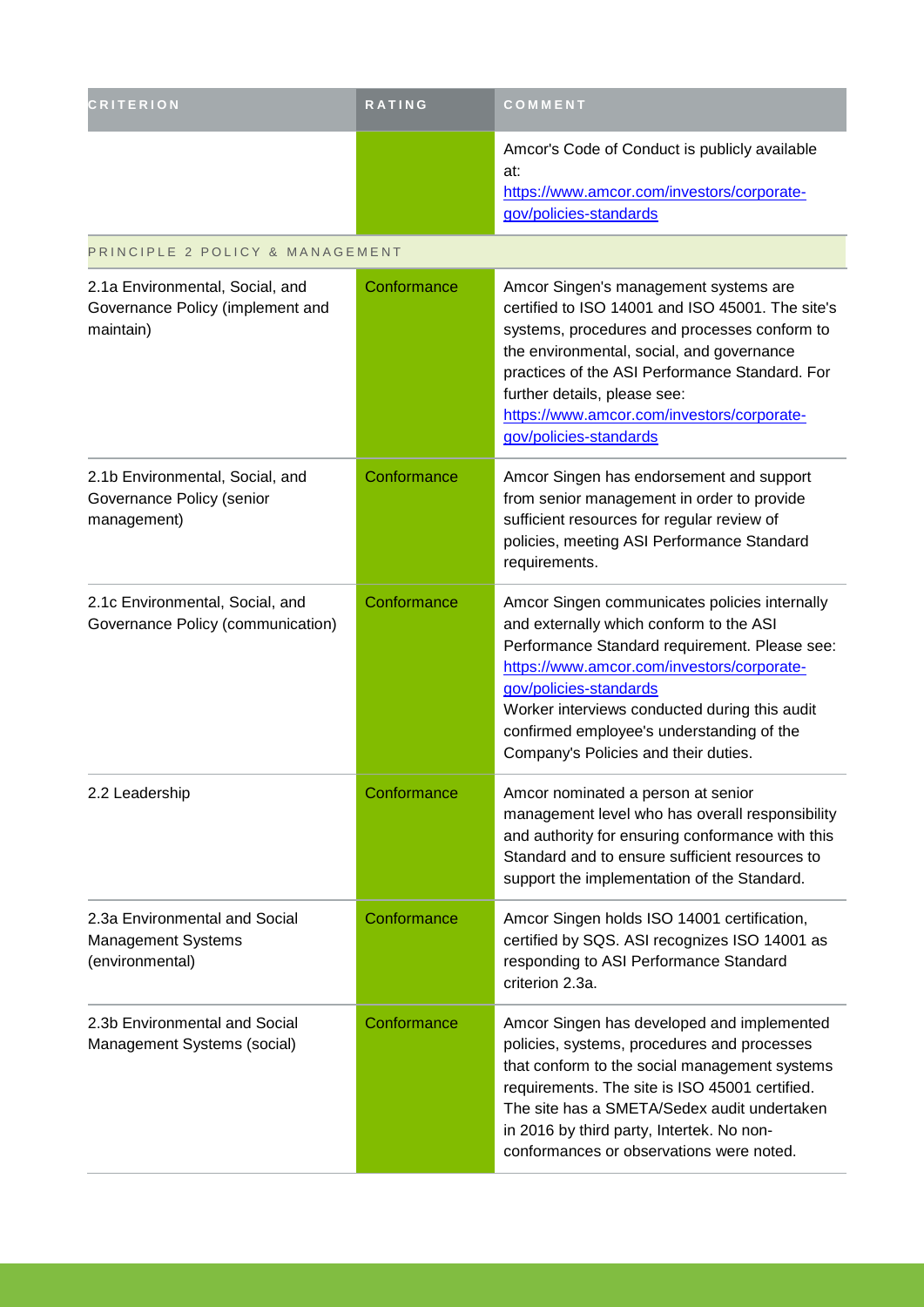| <b>CRITERION</b>            | RATING      | COMMENT                                                                                                                                                                                                                                                                                                                                                                                                                                                                                                                                                                                                                                                                                                                                                                                                                                                                                                                                                                                                                                         |
|-----------------------------|-------------|-------------------------------------------------------------------------------------------------------------------------------------------------------------------------------------------------------------------------------------------------------------------------------------------------------------------------------------------------------------------------------------------------------------------------------------------------------------------------------------------------------------------------------------------------------------------------------------------------------------------------------------------------------------------------------------------------------------------------------------------------------------------------------------------------------------------------------------------------------------------------------------------------------------------------------------------------------------------------------------------------------------------------------------------------|
| 2.4 Responsible Sourcing    | Conformance | Amcor developed and implemented a Global<br>Procurement Policy and a Supplier Code of<br>Conduct. Please see below link:<br>https://assets.ctfassets.net/f7tuyt85vtoa/6vKfxs<br>meRisoQumUWIsEQw/09eac164d42103e24abb<br>101c431c9037/Amcor-Supplier-Code-of-<br>Conduct.pdf<br>Amcor undertakes supplier risk assessment via<br>EcoVadis and conducts second party due<br>diligence audits at supplier sites. The<br>procurement team and relevant personnel are<br>trained on an annual basis on responsible<br>sourcing requirements. Please see Amcor's<br>sustainability report for further details:<br>https://assets.ctfassets.net/f7tuyt85vtoa/2EkF2w<br>9NIScqM6uocc0ccU/d979dd59f6e43b70a486a4<br>940a6b1e2e/Amcor_Sustainability_Review_201<br>8.pdf<br>Furthermore, Amcor is a founding member of<br>ASI and participates in several initiatives,<br>including the Carbon Disclosure Project (CDP)<br>and has several sites certified according FSC<br>chain of custody standard.<br>(https://info.fsc.org/certificate.php#result). |
| 2.5 Impact Assessments      | Conformance | The assembling of the heat recovery units at the<br>air abatement system started in April 2017 and<br>was finished in September 2017. Amcor Singen<br>joined ASI in June 2017, therefore this new<br>project is in scope for the evaluation of<br>conformance against ASI Performance Standard<br>2.5. Amcor Singen's impact assessment of the<br>new project included an analysis of carbon and<br>energy savings, maintenance risks of<br>occupational, health, safety and environment<br>(OHSE), contractors were checked against the<br>Amcor Code of Conduct, which is conformant to<br>ASI Performance Standard requirements.                                                                                                                                                                                                                                                                                                                                                                                                             |
| 2.6 Emergency Response Plan | Conformance | Amcor Singen holds ISO 14001 and ISO 45001,<br>certified by SQS which are recognised by ASI as<br>responding to criterion 2.6. Furthermore,<br>alignment with local authorities was evidenced<br>in joint fire drills. An extensive risk scenario<br>planning was undertaken by the site and the fire<br>brigade of Singen as well as workers, were<br>consulted. Crisis organisation, communication<br>guidelines and yearly trainings were further<br>evidenced by the site during the audit.                                                                                                                                                                                                                                                                                                                                                                                                                                                                                                                                                 |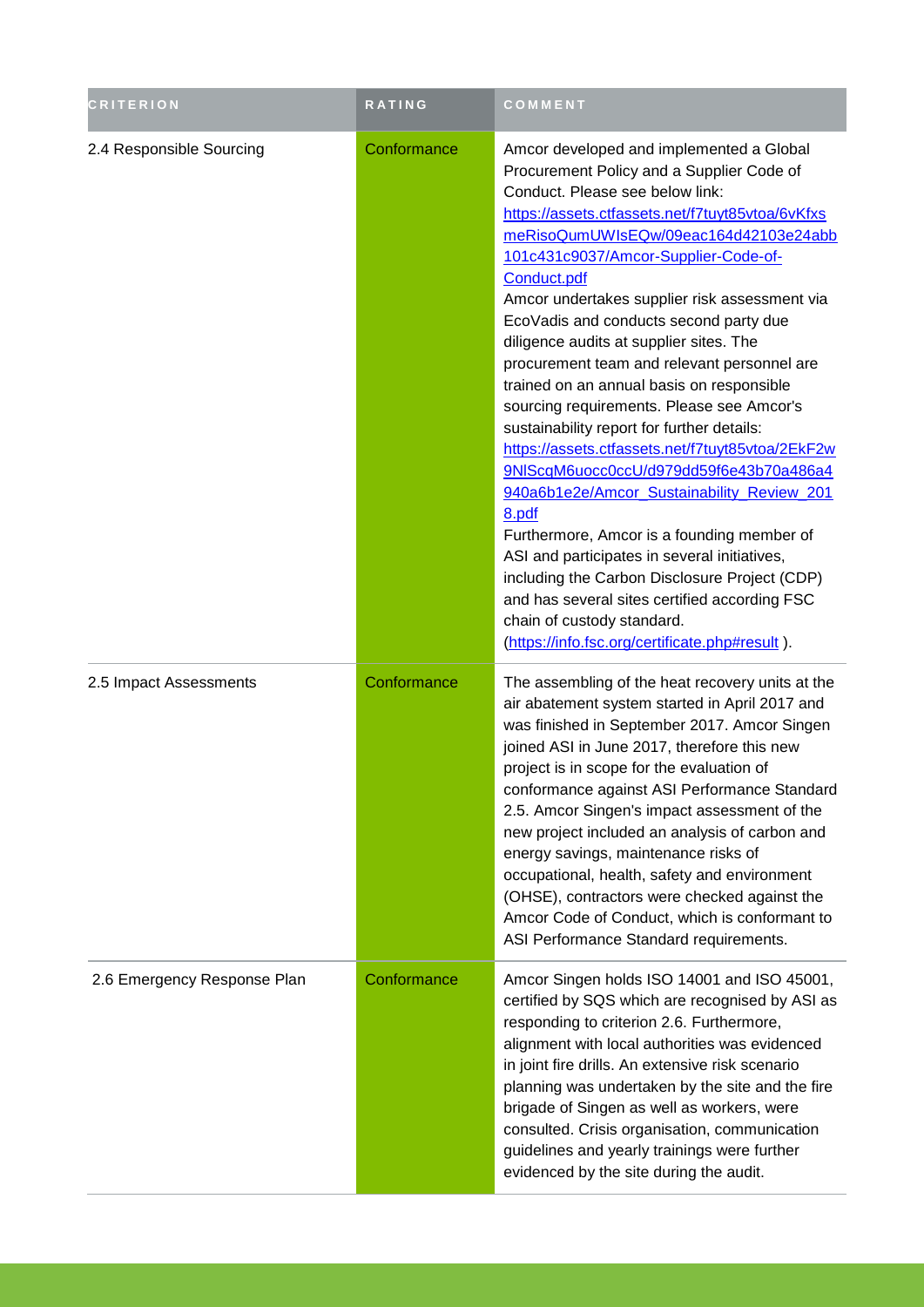| <b>CRITERION</b>                                      | RATING      | COMMENT                                                                                                                                                                                                                                                                                                                                                                                                                                                                                                                                                                                                                                                                                                                                                                                  |
|-------------------------------------------------------|-------------|------------------------------------------------------------------------------------------------------------------------------------------------------------------------------------------------------------------------------------------------------------------------------------------------------------------------------------------------------------------------------------------------------------------------------------------------------------------------------------------------------------------------------------------------------------------------------------------------------------------------------------------------------------------------------------------------------------------------------------------------------------------------------------------|
| 2.7 Mergers and Acquisitions                          | Conformance | Amcor implemented due diligence processes<br>regarding mergers and acquisitions which take<br>into account environmental, social and<br>governance aspects. The process includes<br>stage reviews for evaluation, preliminary<br>assessment as well as onsite assessments.                                                                                                                                                                                                                                                                                                                                                                                                                                                                                                               |
| 2.8 Closure, Decommissioning and<br><b>Divestment</b> | Conformance | Amcor developed and implemented policies,<br>systems, procedures and processes that<br>conform to the closure, decommissioning and<br>divestment requirements. Processes were<br>implemented for the environmental impact<br>assessment and mitigation measures, social<br>planning and records for stakeholder<br>consultation were in place.                                                                                                                                                                                                                                                                                                                                                                                                                                           |
| PRINCIPLE 3 TRANSPARENCY                              |             |                                                                                                                                                                                                                                                                                                                                                                                                                                                                                                                                                                                                                                                                                                                                                                                          |
| 3.1 Sustainability Reporting                          | Conformance | Amcor has publicly disclosed its governance<br>approach and its material environmental, social<br>and economic impacts. 2018 Amcor<br>Sustainability Review and GRI report are<br>publically available following the links below.<br>https://assets.ctfassets.net/f7tuyt85vtoa/2EkF2w<br>9NIScqM6uocc0ccU/c738eec8ef4e6a7ad97965<br>94bd2c34b9/Amcor_2018_Sustainability_Revie<br>w_short_form_-_Final.pdf<br>https://assets.ctfassets.net/f7tuyt85vtoa/lapnuTo<br>UbAU8yaiQg24cA/0f7fd5e05ea1034b6305dff8b<br>a8f4329/Amcor Sustainability Report 2018.pdf<br>Amcor's Sustainability report 2018 was assured<br>by EY. Please find below a link to their<br>assurance statement:<br>https://amcor-sustainability-<br>review.com/content/media/2018/10/Amcor_App<br>endix_Exhibit_05.pdf |
| 3.2 Non-compliance and liabilities                    | Conformance | Amcor provides information on non-compliances<br>and liabilities in its annual sustainability report.<br>Please see below:<br>https://assets.ctfassets.net/f7tuyt85vtoa/2EkF2w<br>9NIScqM6uocc0ccU/c738eec8ef4e6a7ad97965<br>94bd2c34b9/Amcor_2018_Sustainability_Revie<br>short_form_-_Final.pdf<br>https://assets.ctfassets.net/f7tuyt85vtoa/lapnuTo<br>UbAU8yaiQg24cA/0f7fd5e05ea1034b6305dff8b<br>a8f4329/Amcor Sustainability Report 2018.pdf                                                                                                                                                                                                                                                                                                                                       |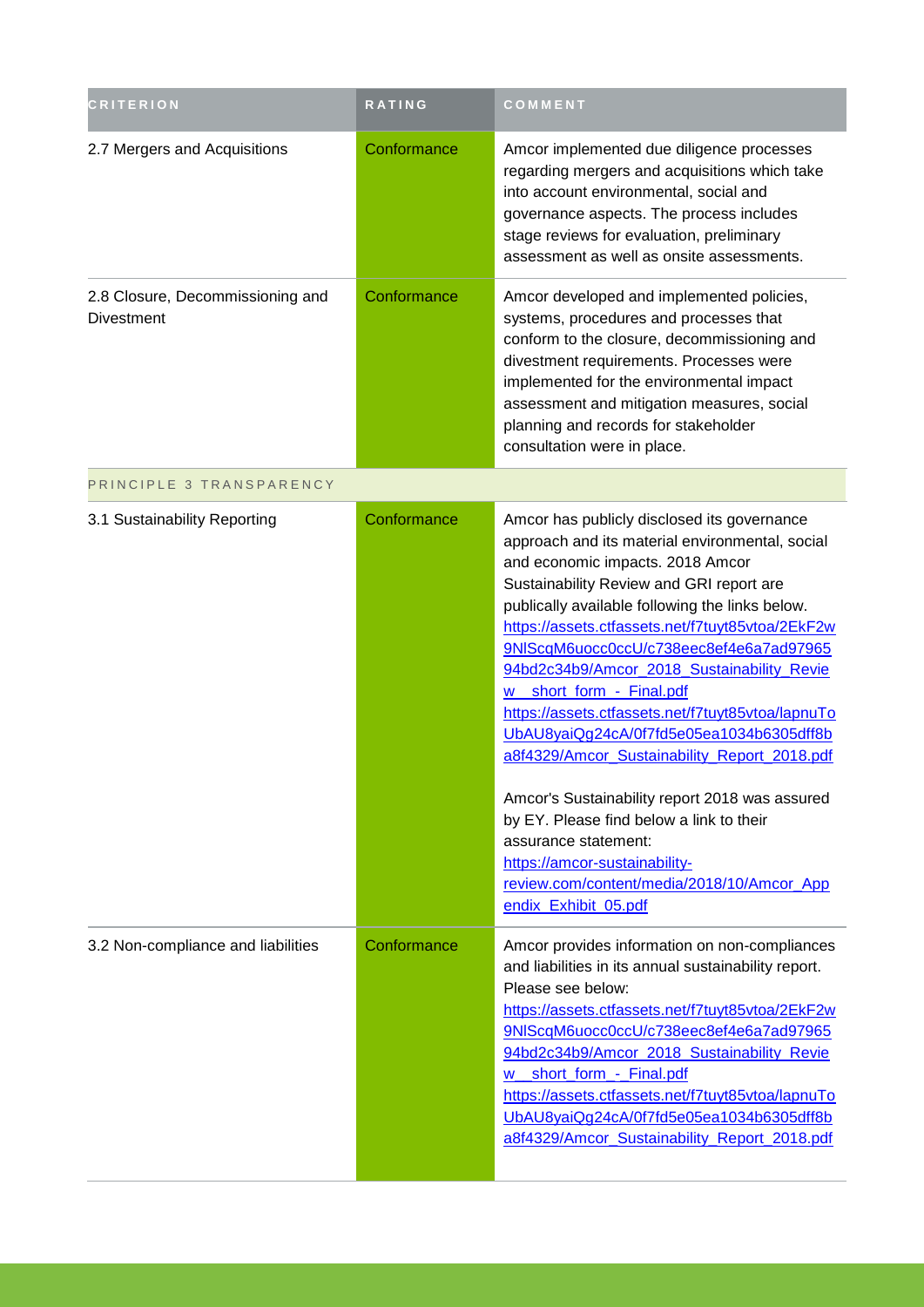| <b>CRITERION</b>                                                          | RATING         | COMMENT                                                                                                                                                                                                                                                                                                                                                                                                                                                                                                                                                                                                                                                                                                                 |
|---------------------------------------------------------------------------|----------------|-------------------------------------------------------------------------------------------------------------------------------------------------------------------------------------------------------------------------------------------------------------------------------------------------------------------------------------------------------------------------------------------------------------------------------------------------------------------------------------------------------------------------------------------------------------------------------------------------------------------------------------------------------------------------------------------------------------------------|
|                                                                           |                | In FY18, Amcor remained materially compliant<br>with all environmental laws and regulations<br>across the 40+ countries in which it operates.                                                                                                                                                                                                                                                                                                                                                                                                                                                                                                                                                                           |
| 3.3a Payments to governments (legal<br>and contractual)                   | Conformance    | Payments to governments are regularly<br>reviewed and financial accounts are audited by<br>PwC Germany.                                                                                                                                                                                                                                                                                                                                                                                                                                                                                                                                                                                                                 |
| 3.3b Payments to governments<br>(disclosure - bauxite mining)             | Not Applicable | This criterion is not applicable to the Entity's<br>certification scope.                                                                                                                                                                                                                                                                                                                                                                                                                                                                                                                                                                                                                                                |
| 3.4 Stakeholder complaints,<br>grievances and requests for<br>information | Conformance    | Amcor has a third-party operated Whistleblower<br>Service which is available in every country<br>where Amcor operates in the local language,<br>thus takes cultural aspects into consideration.<br>The service is available at Amcor's global<br>website:<br>https://secure.ethicspoint.eu/domain/media/en/g<br>ui/104827/index.html.<br>Complaints are investigated by the<br>Whistleblower Committee which consists of<br>senior representatives from Group Legal, HR<br>and Internal Audit. Complaints and grievances<br>are regularly monitored and evaluated. Amcor<br>Singen implemented local measures to increase<br>awareness of existing reporting mechanisms<br>both for internal and external stakeholders. |
| PRINCIPLE 4 MATERIAL STEWARDSHIP                                          |                |                                                                                                                                                                                                                                                                                                                                                                                                                                                                                                                                                                                                                                                                                                                         |
| 4.1a Environmental Life Cycle<br>Assessment (life cycle impacts)          | Conformance    | Amcor evaluates Environmental Life Cycle<br>Assessment (LCA) information for all product<br>lines for which Aluminium is considered and<br>used. 2028 products using aluminium foil and<br>134 products using aluminium sheet have<br>completed Environmental Life Cycle<br>Assessments. 531 products from Amcor Singen<br>have been evaluated. The methodology has<br>also been certified by Carbon Trust. As per the<br>certification, the model is compliant with<br>PAS25050, GHG Product Standard,<br>ISO14011:2006 and ISO14046:2014. For more<br>information, please visit:<br>https://www.amcor.com/product-listing/asset                                                                                       |
| 4.1b Environmental Life Cycle<br>Assessment (cradle to gate)              | Conformance    | Amcor provides both cradle-to-gate and cradle-<br>to-grave Life Cycle Assessment (LCA)<br>information on its Aluminium (containing)<br>products to customers upon request. Amcor has<br>developed robust life cycle assessment<br>management systems, such as ASSET and                                                                                                                                                                                                                                                                                                                                                                                                                                                 |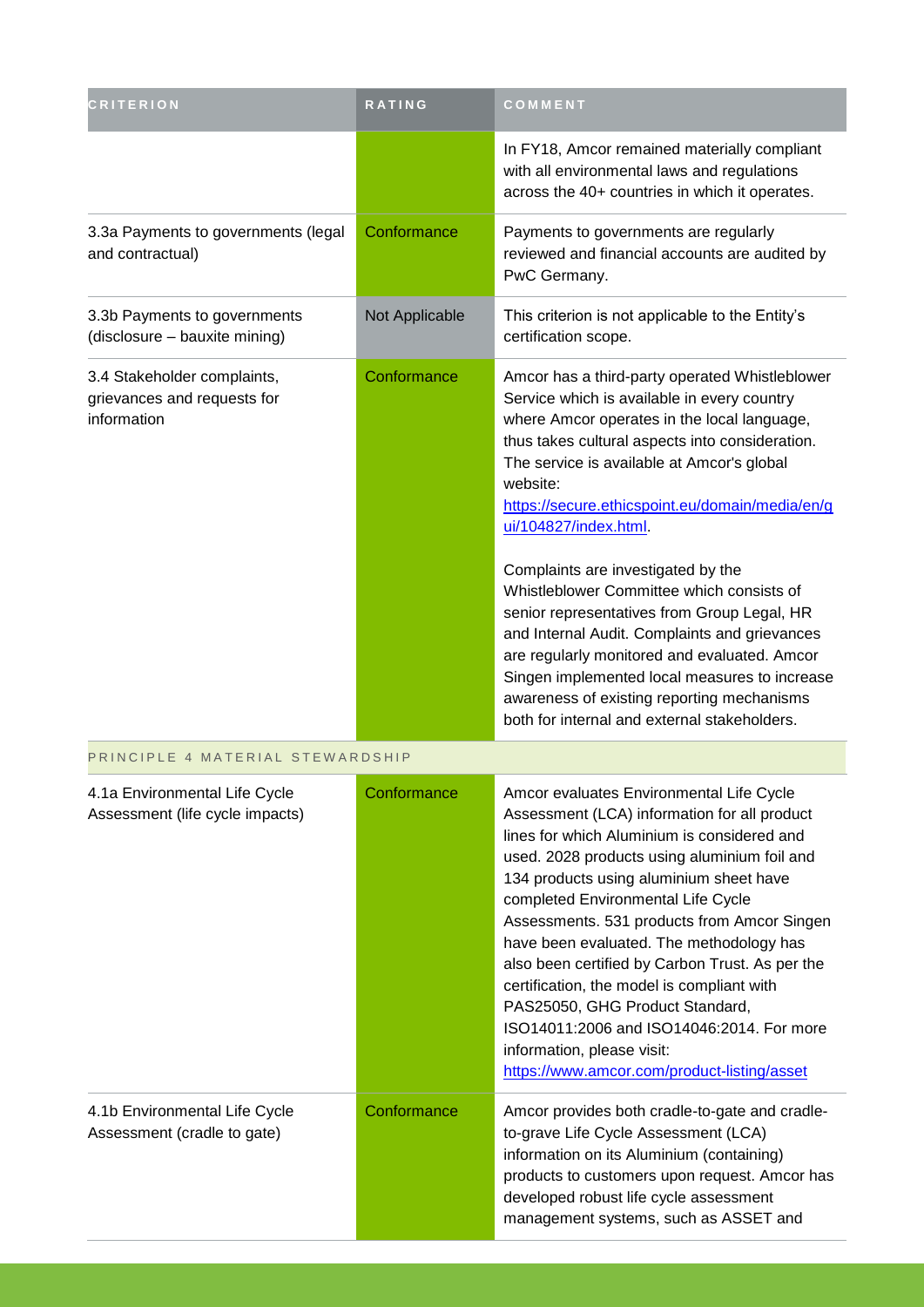| <b>CRITERION</b>                                                       | RATING      | COMMENT                                                                                                                                                                                                                                                                                                                                                                                                                                                                                                                                                                                   |
|------------------------------------------------------------------------|-------------|-------------------------------------------------------------------------------------------------------------------------------------------------------------------------------------------------------------------------------------------------------------------------------------------------------------------------------------------------------------------------------------------------------------------------------------------------------------------------------------------------------------------------------------------------------------------------------------------|
|                                                                        |             | procedures to provide this information to<br>customers upon request. Further information<br>can be found on the website:<br>https://www.amcor.com/product-listing/asset                                                                                                                                                                                                                                                                                                                                                                                                                   |
| 4.1c Environmental Life Cycle<br>Assessment (public communication)     | Conformance | Amcor does not publicly communicate LCA<br>information. LCA information is available upon<br>request following the link below:<br>https://www.amcor.com/about/media-<br>centre/news/b/amcor-flexibles-life-cycle-<br>assessment-tool-at-the-top-of-the-game                                                                                                                                                                                                                                                                                                                               |
| 4.2 Product design                                                     | Conformance | Amcor developed and implemented policies,<br>systems, procedures and processes that<br>conform to the ASI Performance Standard's<br>product design requirements. Further<br>information on the Entity's product design<br>approach can be found here:<br>https://amcor-sustainability-<br>review.com/products/#innovation                                                                                                                                                                                                                                                                 |
| 4.3a Aluminium Process Scrap<br>(targets)                              | Conformance | Amcor Singen implemented policies, procedures<br>and systems to meet the ASI Performance<br>Standard criteria related to Aluminium Process<br>Scrap. When scrap is generated, the site<br>collects 100% of the scrap for recycling or<br>reuse. The site has established alloy separation<br>guidelines for departments. The Aluminium<br>Process Scrap is sold to third parties by alloy<br>grade. Amcor Singen established targets to<br>minimise the generation of Aluminium Process<br>Scrap below 10% of the production volume and<br>demonstrated initiatives to reach this target. |
| 4.3b Aluminium Process Scrap (alloy<br>separation)                     | Conformance | Amcor Singen developed processes to separate<br>Aluminium alloys and grades for recycling. This<br>was evidenced in corporate guidelines and by<br>observations seen during the site tour.                                                                                                                                                                                                                                                                                                                                                                                                |
| 4.4a Collection and recycling of<br>products at end-of-life (strategy) | Conformance | Amcor released a pledge in January 2018 to<br>develop all its packaging to be recyclable or<br>reusable by 2025. This makes Amcor the first<br>packaging company to make such a<br>commitment. Amcor worked with Ellen<br>MacArthur Foundation to develop baseline<br>definitions for its targets and measurement<br>system against this pledge. Amcor<br>demonstrated a number of initiatives to assess<br>material flows and enhance the recyclability of<br>its products, working with multiple stakeholders.<br>Further details can be found via the link below:                      |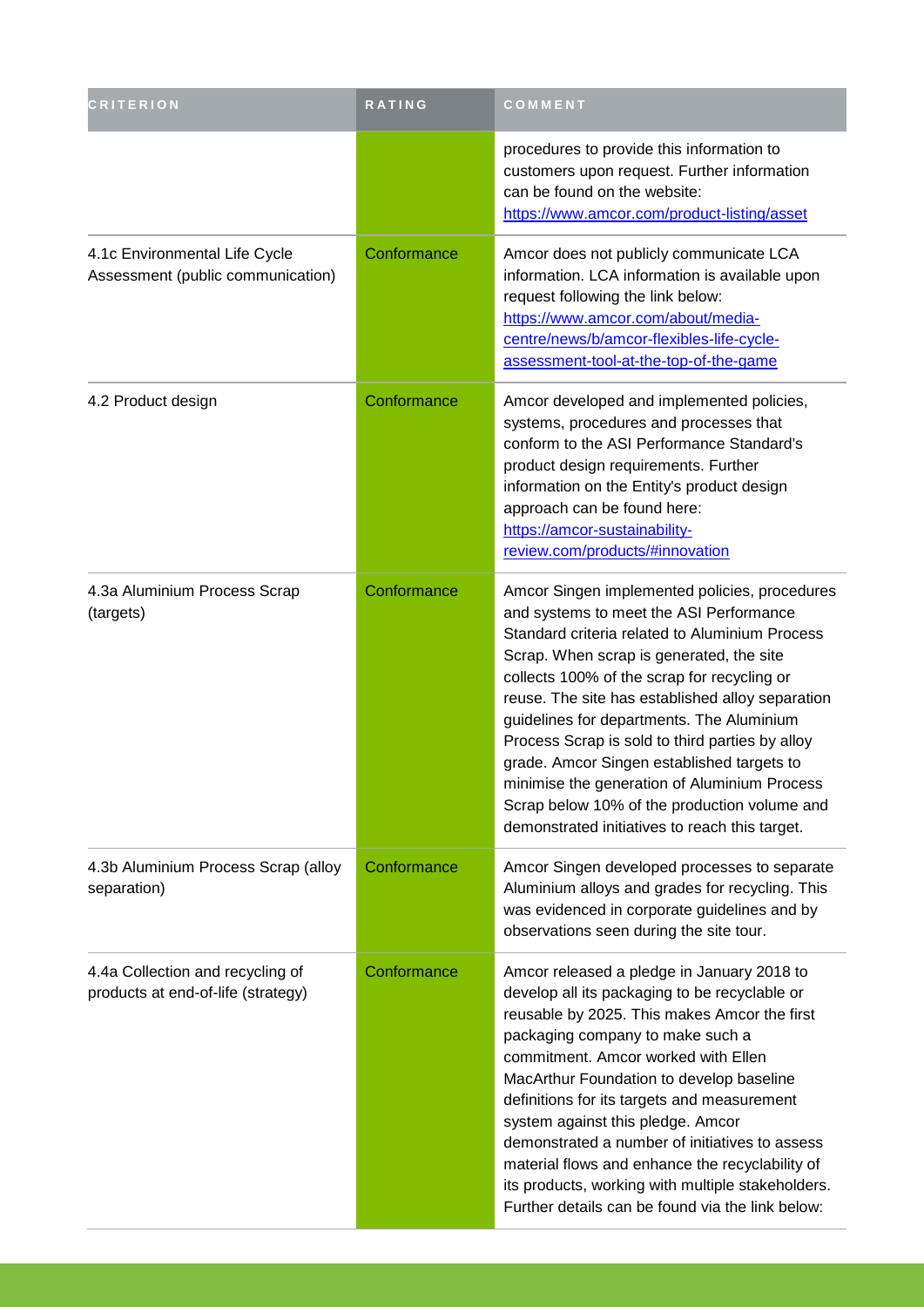| <b>CRITERION</b>                                                         | <b>RATING</b>  | COMMENT                                                                                                                                                                                                                                                                                                                                                                                                                                                                                                                                                                                                                                                                                                         |  |
|--------------------------------------------------------------------------|----------------|-----------------------------------------------------------------------------------------------------------------------------------------------------------------------------------------------------------------------------------------------------------------------------------------------------------------------------------------------------------------------------------------------------------------------------------------------------------------------------------------------------------------------------------------------------------------------------------------------------------------------------------------------------------------------------------------------------------------|--|
|                                                                          |                | https://www.amcor.com/sustainability                                                                                                                                                                                                                                                                                                                                                                                                                                                                                                                                                                                                                                                                            |  |
| 4.4b Collection and recycling of<br>products at end-of-life (engagement) | Conformance    | Amcor engaged with local, regional, national<br>and global stakeholders to increase the<br>collection and recycling of products containing<br>aluminium at end-of-life. Amcor is working<br>closely with a number of partners, such as Ellen<br>MacArthur Foundation (EMF), World Food<br>Programme (WFP) and Ocean Conservancy as<br>well as other regional initiatives focused on<br>implementing effective and efficient recycling,<br>such as The Recycling Partnership, CEFLEX (A<br>Circular Economy for Flexible), MRFF (Materials<br>Recovery Facilities for the Future) and<br>REDCycle. Further information is available in<br>Amcor's Sustainability Report:<br>https://www.amcor.com/sustainability |  |
| PRINCIPLE 5 GREENHOUSE GAS EMISSIONS                                     |                |                                                                                                                                                                                                                                                                                                                                                                                                                                                                                                                                                                                                                                                                                                                 |  |
| 5.1 Disclosure of GHG emissions and<br>energy use                        | Conformance    | Amcor publicly discloses material GHG<br>emissions and energy use by source on an<br>annual basis. Please see:<br>https://amcor-sustainability-<br>review.com/operations/#enviroaction<br>Amcor is disclosing GHG emission and energy<br>use data to Carbon Disclosure Project Climate<br>Change platform.                                                                                                                                                                                                                                                                                                                                                                                                      |  |
| 5.2 GHG emissions reductions                                             | Conformance    | Amcor set a company-wide GHG emission<br>reduction target at 6% Tonnes of<br>CO <sub>2e</sub> /production unit from FY 17 to FY 19. It has<br>a 60% reduction target to 2030. Amcor Singen<br>implemented a process for energy efficiency<br>improvements. The information of the reduction<br>target is disclosed on the company's<br>EnviroAction section of its sustainability website:<br>https://amcor-sustainability-<br>review.com/operations/                                                                                                                                                                                                                                                           |  |
| 5.3a Aluminium Smelting<br>(management system)                           | Not Applicable | This criterion is not applicable to the Entity's<br>certification scope.                                                                                                                                                                                                                                                                                                                                                                                                                                                                                                                                                                                                                                        |  |
| 5.3b Aluminium Smelting (up to and<br>including 2020)                    | Not Applicable | This criterion is not applicable to the Entity's<br>certification scope.                                                                                                                                                                                                                                                                                                                                                                                                                                                                                                                                                                                                                                        |  |
| 5.3c Aluminium Smelting (after 2020)                                     | Not Applicable | This criterion is not applicable to the Entity's<br>certification scope.                                                                                                                                                                                                                                                                                                                                                                                                                                                                                                                                                                                                                                        |  |
| PRINCIPLE 6 EMISSIONS, EFFLUENTS AND WASTE                               |                |                                                                                                                                                                                                                                                                                                                                                                                                                                                                                                                                                                                                                                                                                                                 |  |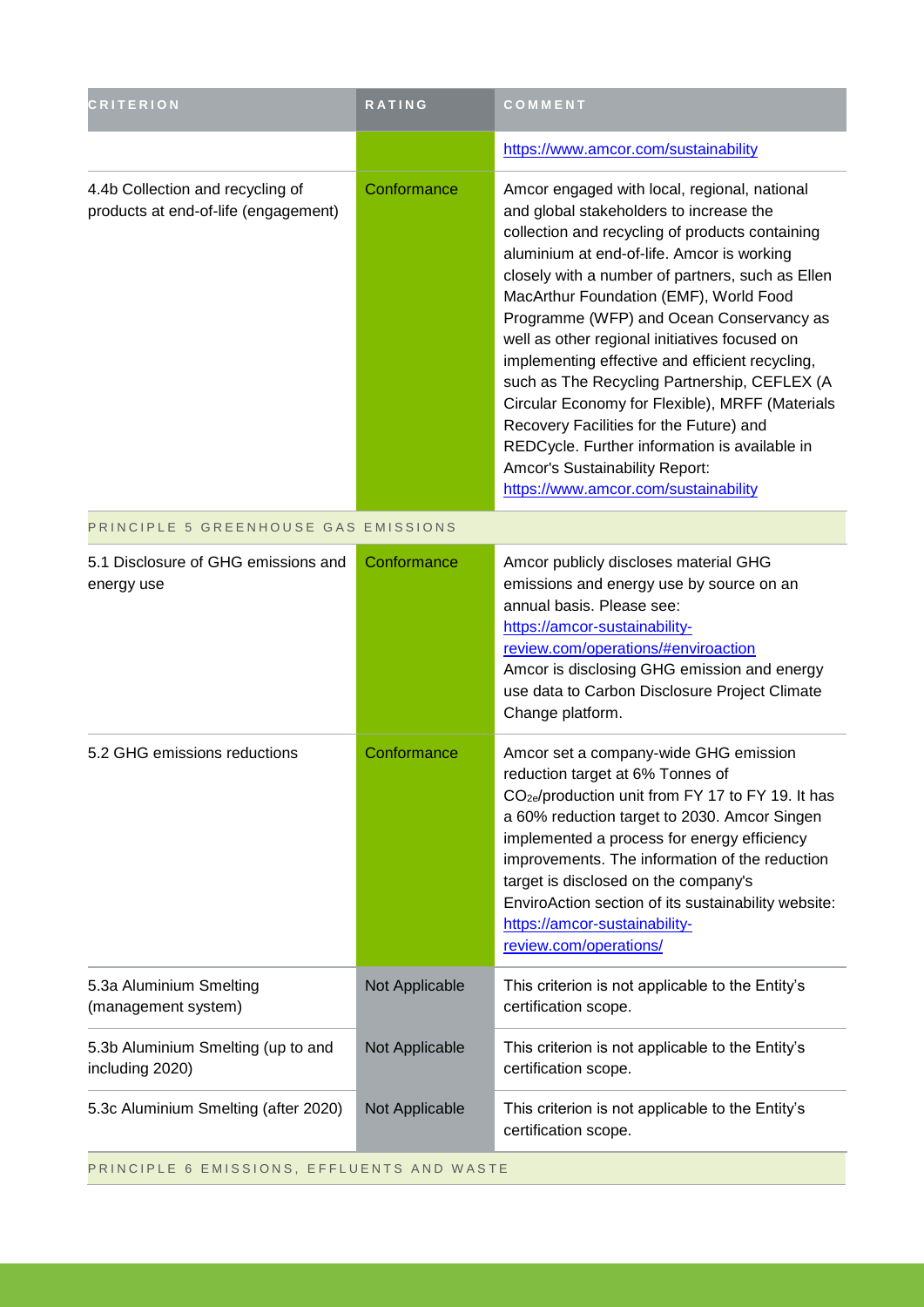| <b>CRITERION</b>                                                     | RATING      | COMMENT                                                                                                                                                                                                                                                                                                                                                                                  |
|----------------------------------------------------------------------|-------------|------------------------------------------------------------------------------------------------------------------------------------------------------------------------------------------------------------------------------------------------------------------------------------------------------------------------------------------------------------------------------------------|
| 6.1 Emissions to Air                                                 | Conformance | Amcor Singen has developed and implemented<br>policies, systems, procedures and processes<br>that conform to ASI Performance Standard's air<br>emissions requirements and is in compliance<br>with the legal permit thresholds on air<br>emissions. Main sources of emissions to air<br>include Amcor Singen's rolling, conversion<br>processes and emissions attributed to rolling oil. |
| 6.2 Discharges to Water                                              | Conformance | Amcor Singen has developed and implemented<br>policies, systems, procedures and processes<br>that conform to ASI Performance Standard's<br>discharges to water requirements. Amcor<br>Singen obtained ISO 14001 certificate and is<br>compliant with legal requirements on water<br>discharges. Industrial water discharge treatment<br>facility is operated onsite.                     |
| 6.3a Assessment and Management<br>of Spills and Leakage (assessment) | Conformance | Amcor Singen developed and implemented<br>policies, systems, procedures and processes<br>that conform to ASI Performance Standard's<br>assessment and management of spills and<br>leakage requirements. Controls were reviewed<br>to prevent contamination of air, soil and water<br>due to major spills and leakages. No such<br>incidents were reported in 2018.                       |
| 6.3b Assessment and Management<br>of Spills and Leakage (management) | Conformance | Amcor Singen developed and implemented<br>policies, systems, procedures and processes<br>that conform to ASI Performance Standard's<br>assessment and management of spills and<br>leakage requirements. The site's controls and<br>external communication plan are detailed in its<br>emergency response plan and are regularly<br>reviewed.                                             |
| 6.4a Reporting of Spills (immediate<br>disclosure)                   | Conformance | Amcor Singen developed and implemented<br>policies, systems, procedures and processes<br>that conform to ASI Performance Standard's<br>assessment and management of spills and<br>leakage requirements. Amcor Singen obtained<br>ISO 14001 certificate. No uncontrolled spills or<br>leakage events in 2017/18.                                                                          |
| 6.4b Reporting of Spills (regular<br>reporting)                      | Conformance | No uncontrolled incidents of Spills and Leakage<br>were noted since Amcor Singen joined ASI.                                                                                                                                                                                                                                                                                             |
| 6.5a Waste management and<br>reporting (strategy)                    | Conformance | Amcor Singen developed and implemented<br>policies, systems, procedures and processes<br>that conform to ASI Performance Standard's<br>waste management and reporting requirements.                                                                                                                                                                                                      |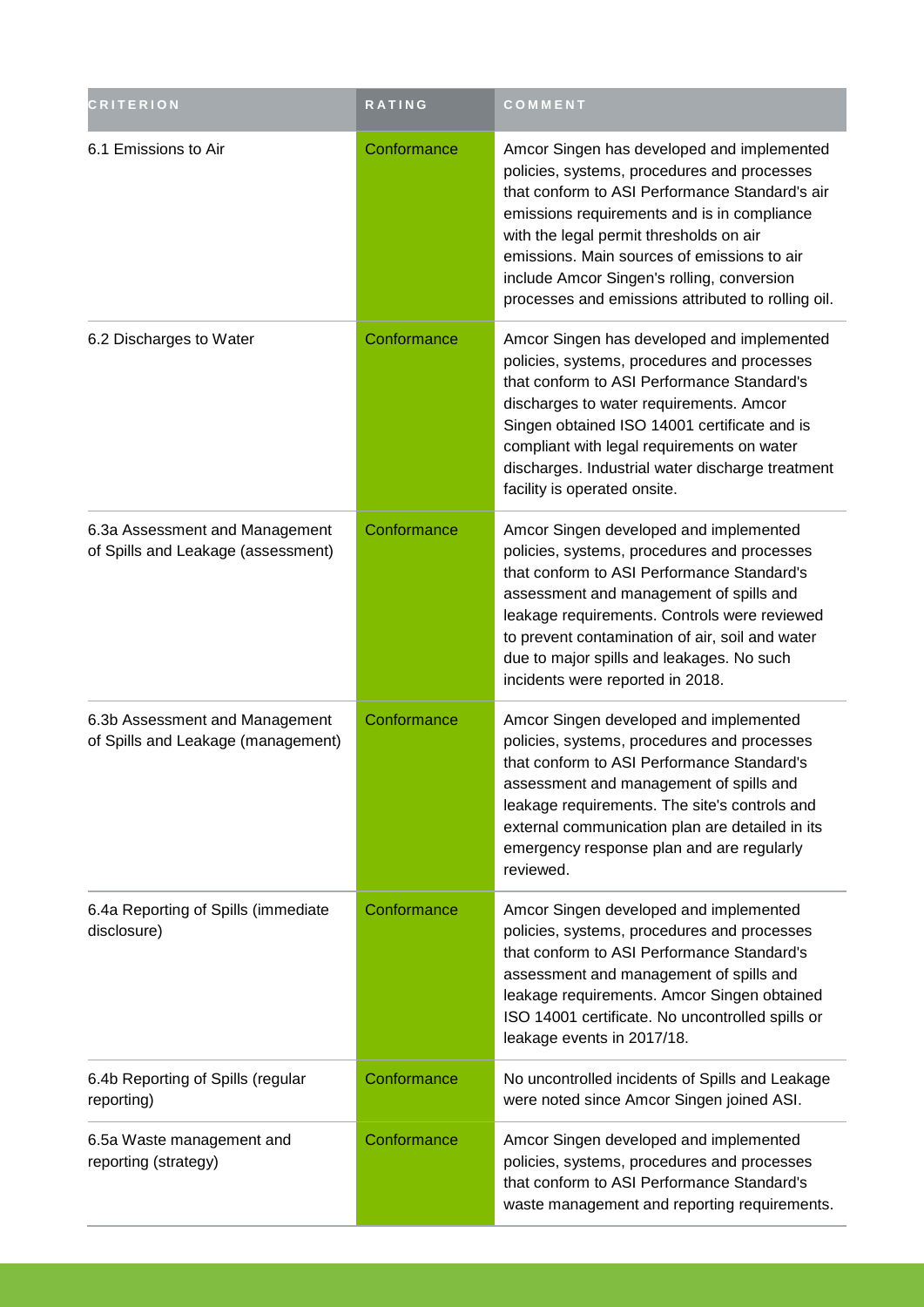| <b>CRITERION</b>                                                 | RATING         | COMMENT                                                                                                                                                                                                                                                                                                                                                                                   |
|------------------------------------------------------------------|----------------|-------------------------------------------------------------------------------------------------------------------------------------------------------------------------------------------------------------------------------------------------------------------------------------------------------------------------------------------------------------------------------------------|
|                                                                  |                | Amcor published its waste information<br>(EnviroAction). More information can be found<br>via the link below:<br>https://amcor-sustainability-<br>review.com/operations/#enviroaction                                                                                                                                                                                                     |
| 6.5b Waste management and<br>reporting (disclosure)              | Conformance    | Amcor Singen developed and implemented<br>policies, systems, procedures and processes<br>that conform to ASI Performance Standard's<br>waste management and reporting requirements.<br>Amcor published its company-wide waste<br>information (EnviroAction). More information can<br>be found via the link below:<br>https://amcor-sustainability-<br>review.com/operations/#enviroaction |
| 6.6a Bauxite Residue (storage<br>construction)                   | Not Applicable | This criterion is not applicable to the Entity's<br>certification scope.                                                                                                                                                                                                                                                                                                                  |
| 6.6b Bauxite Residue (integrity<br>checks and controls)          | Not Applicable | This criterion is not applicable to the Entity's<br>certification scope.                                                                                                                                                                                                                                                                                                                  |
| 6.6c Bauxite Residue (water<br>discharge)                        | Not Applicable | This criterion is not applicable to the Entity's<br>certification scope.                                                                                                                                                                                                                                                                                                                  |
| 6.6d Bauxite Residue (marine and<br>aquatic environments)        | Not Applicable | This criterion is not applicable to the Entity's<br>certification scope.                                                                                                                                                                                                                                                                                                                  |
| 6.6e Bauxite Residue (start of the art<br>technologies)          | Not Applicable | This criterion is not applicable to the Entity's<br>certification scope.                                                                                                                                                                                                                                                                                                                  |
| 6.6f Bauxite Residue (remediation)                               | Not Applicable | This criterion is not applicable to the Entity's<br>certification scope.                                                                                                                                                                                                                                                                                                                  |
| 6.7a Spent Pot Lining (SPL) (storage<br>and management)          | Not Applicable | This criterion is not applicable to the Entity's<br>certification scope.                                                                                                                                                                                                                                                                                                                  |
| 6.7b Spent Pot Lining (SPL)<br>(recovery and recycling)          | Not Applicable | This criterion is not applicable to the Entity's<br>certification scope.                                                                                                                                                                                                                                                                                                                  |
| 6.7c Spent Pot Lining (SPL)<br>(Untreated SPL)                   | Not Applicable | This criterion is not applicable to the Entity's<br>certification scope.                                                                                                                                                                                                                                                                                                                  |
| 6.7d Spent Pot Lining (SPL) (review<br>of alternatives)          | Not Applicable | This criterion is not applicable to the Entity's<br>certification scope.                                                                                                                                                                                                                                                                                                                  |
| 6.7e Spent Pot Lining (SPL) (marine<br>and aquatic environments) | Not Applicable | This criterion is not applicable to the Entity's<br>certification scope.                                                                                                                                                                                                                                                                                                                  |
| 6.8a Dross (recovery)                                            | Not Applicable | This criterion is not applicable to the Entity's<br>certification scope.                                                                                                                                                                                                                                                                                                                  |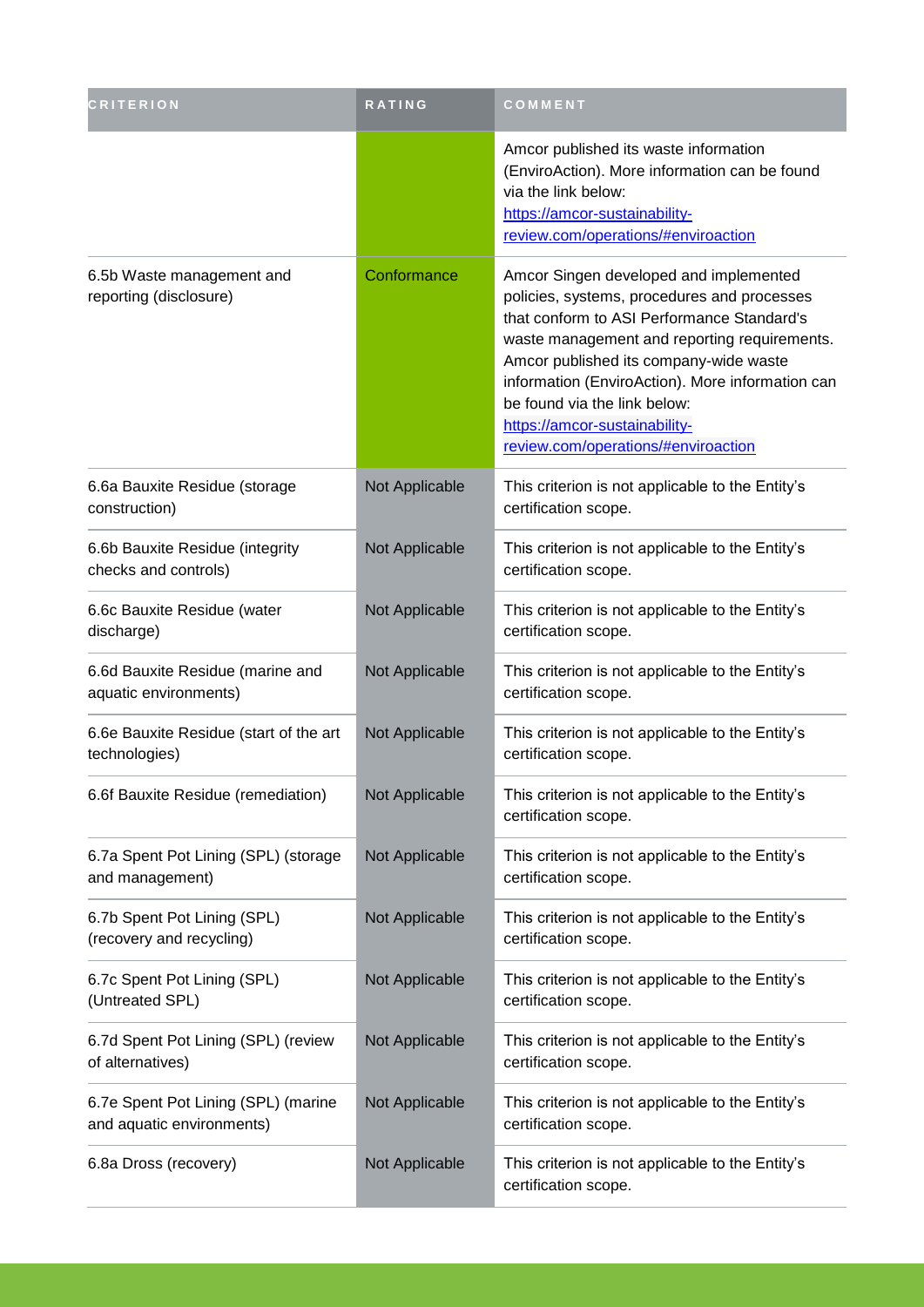| <b>CRITERION</b>                            | RATING         | COMMENT                                                                                                                                                                                                                                                                                                                                                                                                                                                                            |  |
|---------------------------------------------|----------------|------------------------------------------------------------------------------------------------------------------------------------------------------------------------------------------------------------------------------------------------------------------------------------------------------------------------------------------------------------------------------------------------------------------------------------------------------------------------------------|--|
| 6.8b Dross (recycling)                      | Not Applicable | This criterion is not applicable to the Entity's<br>certification scope.                                                                                                                                                                                                                                                                                                                                                                                                           |  |
| 6.8c Dross (review of alternatives)         | Not Applicable | This criterion is not applicable to the Entity's<br>certification scope.                                                                                                                                                                                                                                                                                                                                                                                                           |  |
| PRINCIPLE 7 WATER STEWARDSHIP               |                |                                                                                                                                                                                                                                                                                                                                                                                                                                                                                    |  |
| 7.1a Water assessment (mapping)             | Conformance    | Amcor Singen identified and mapped its water<br>withdrawal and use by source and type. The site<br>has undertaken a water balance analysis and<br>identified major sources of water input.                                                                                                                                                                                                                                                                                         |  |
| 7.1b Water assessment (risk<br>assessment)  | Conformance    | Amcor Singen completed a water risk<br>assessment and demonstrated legal compliance<br>with regards to water usage.                                                                                                                                                                                                                                                                                                                                                                |  |
| 7.2a Water management<br>(management plans) | Conformance    | Amcor Singen developed and implemented<br>policies, systems, procedures and processes<br>that conform to ASI Performance Standard's<br>water assessment requirements. The site<br>identified multiple opportunities to save water,<br>including saving cooling water and saving water<br>through machine upgrades in<br>degreasing/anodizing process. More information<br>can be found via the link below:<br>https://amcor-sustainability-<br>review.com/operations/#enviroaction |  |
| 7.2b Water management (monitoring)          | Conformance    | Amcor Singen regularly monitors the<br>implementation of the water management plan<br>and reports water input and output information<br>regularly to Group level.                                                                                                                                                                                                                                                                                                                  |  |
| 7.3 Disclosure of water usage and<br>risks  | Conformance    | Amcor Singen developed and implemented<br>policies, systems, procedures and processes<br>that conform to ASI Performance Standard's<br>water assessment requirements. More<br>information can be found via the link below:<br>https://amcor-sustainability-<br>review.com/operations/#enviroaction<br>Furthermore, Amcor is disclosing water usage<br>and water risks to the Carbon Disclosure Project<br>Water platform.                                                          |  |
| PRINCIPLE 8 BIODIVERSITY                    |                |                                                                                                                                                                                                                                                                                                                                                                                                                                                                                    |  |
| 8.1 Biodiversity assessment                 | Conformance    | Biodiversity risk assessment was carried out<br>which considers the site's operations and area<br>of influence. The study was carried out by the<br>local authority in collaboration with local<br>environmental associations in the City of Singen                                                                                                                                                                                                                                |  |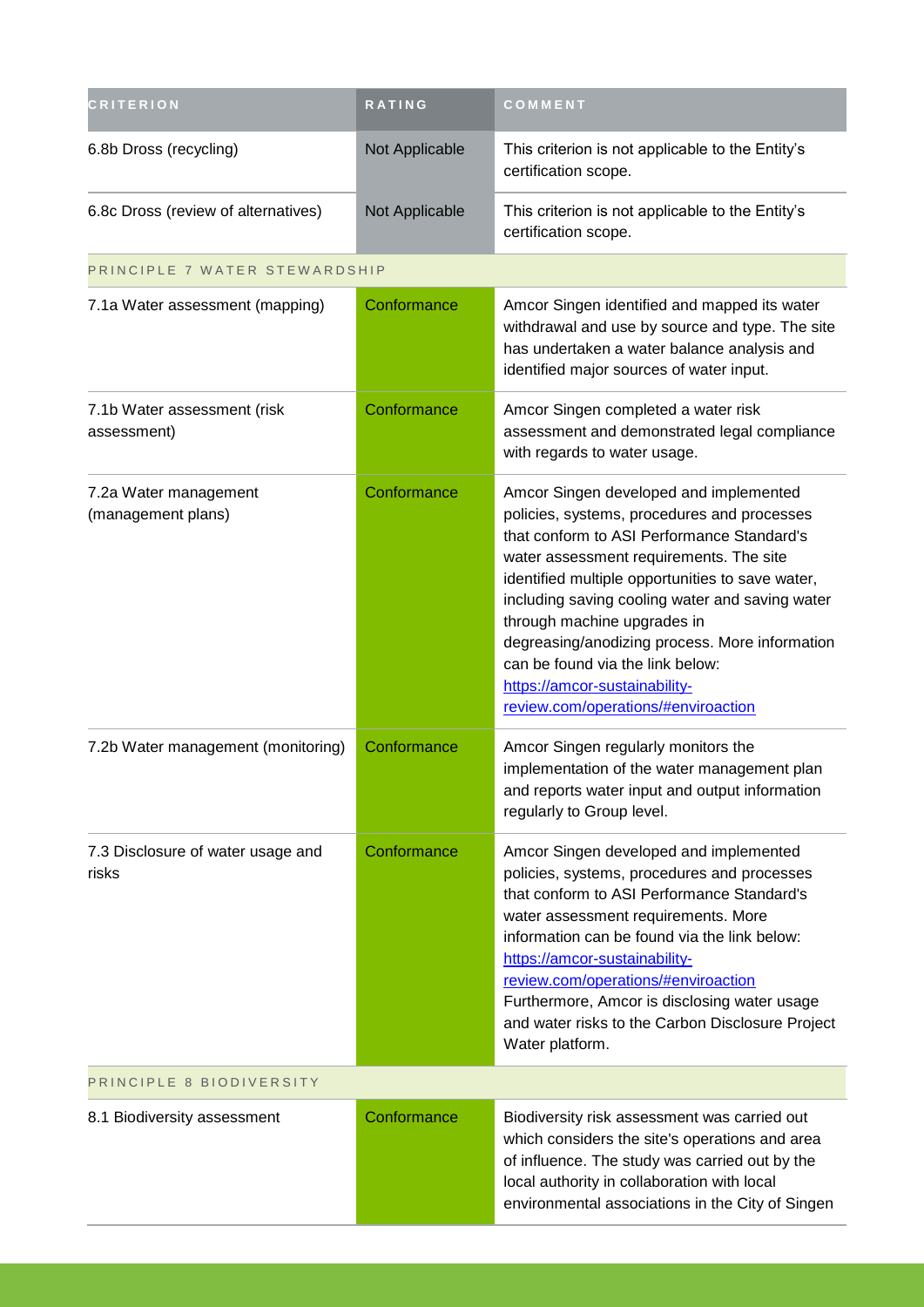| <b>CRITERION</b>                                                                          | <b>RATING</b>             | COMMENT                                                                                                                                                                                                                                                |
|-------------------------------------------------------------------------------------------|---------------------------|--------------------------------------------------------------------------------------------------------------------------------------------------------------------------------------------------------------------------------------------------------|
|                                                                                           |                           | and in its surroundings. The report concludes<br>that the site does not have material impacts on<br>biodiversity areas and populations. Amcor<br>Singen integrated biodiversity aspects into its<br>management system.                                 |
| 8.2a Biodiversity management<br>(biodiversity action plans)                               | Not Applicable            | As there were no material impacts identified in<br>the assessment conducted under Criterion 8.1,<br>a Biodiversity Action Plan is not required under<br>Criterion 8.2.                                                                                 |
| 8.2b Biodiversity management<br>(consultation and mitigation<br>hierarchy)                | Not Applicable            | As there were no material impacts identified in<br>the assessment conducted under Criterion 8.1,<br>a Biodiversity Action Plan is not required under<br>Criterion 8.2.                                                                                 |
| 8.2c Biodiversity management<br>(reporting)                                               | Not Applicable            | As there were no material impacts identified in<br>the assessment conducted under Criterion 8.1,<br>a Biodiversity Action Plan is not required under<br>Criterion 8.2.                                                                                 |
| 8.3 Alien Species                                                                         | Conformance               | Amcor Singen established internal processes to<br>prevent accidental or deliberate introduction of<br>alien species. This includes instructions for<br>suppliers to treat wooden pallets according to<br>international standards, such as ISPM No. 15. |
| 8.4a Commitment to "No Go" in<br>World Heritage properties<br>(exploration and new mines) | Not Applicable            | This criterion is not applicable to the Entity's<br>certification scope.                                                                                                                                                                               |
| 8.4b Commitment to "No Go" in<br>World Heritage properties (existing<br>operations)       | Not Applicable            | This criterion is not applicable to the Entity's<br>certification scope.                                                                                                                                                                               |
| 8.5a Mine rehabilitation (best<br>available techniques)                                   | Not Applicable            | This criterion is not applicable to the Entity's<br>certification scope.                                                                                                                                                                               |
| 8.5b Mine rehabilitation (financial<br>provisions)                                        | Not Applicable            | This criterion is not applicable to the Entity's<br>certification scope.                                                                                                                                                                               |
| PRINCIPLE 9 HUMAN RIGHTS                                                                  |                           |                                                                                                                                                                                                                                                        |
| 9.1a Human Rights Due Diligence<br>(policy)                                               | Conformance               | Amcor's Code of Conduct and Ethics Policy is<br>regularly reviewed and communicated<br>conforming to ASI Performance Standard<br>requirements.                                                                                                         |
| 9.1b Human Rights Due Diligence<br>(process)                                              | Minor Non-<br>Conformance | Amcor implemented a Corporate Code of<br>Conduct and Ethics Policy that covers the<br>policy-level commitment to respect Human<br>Rights. Amcor has also issued a Modern                                                                               |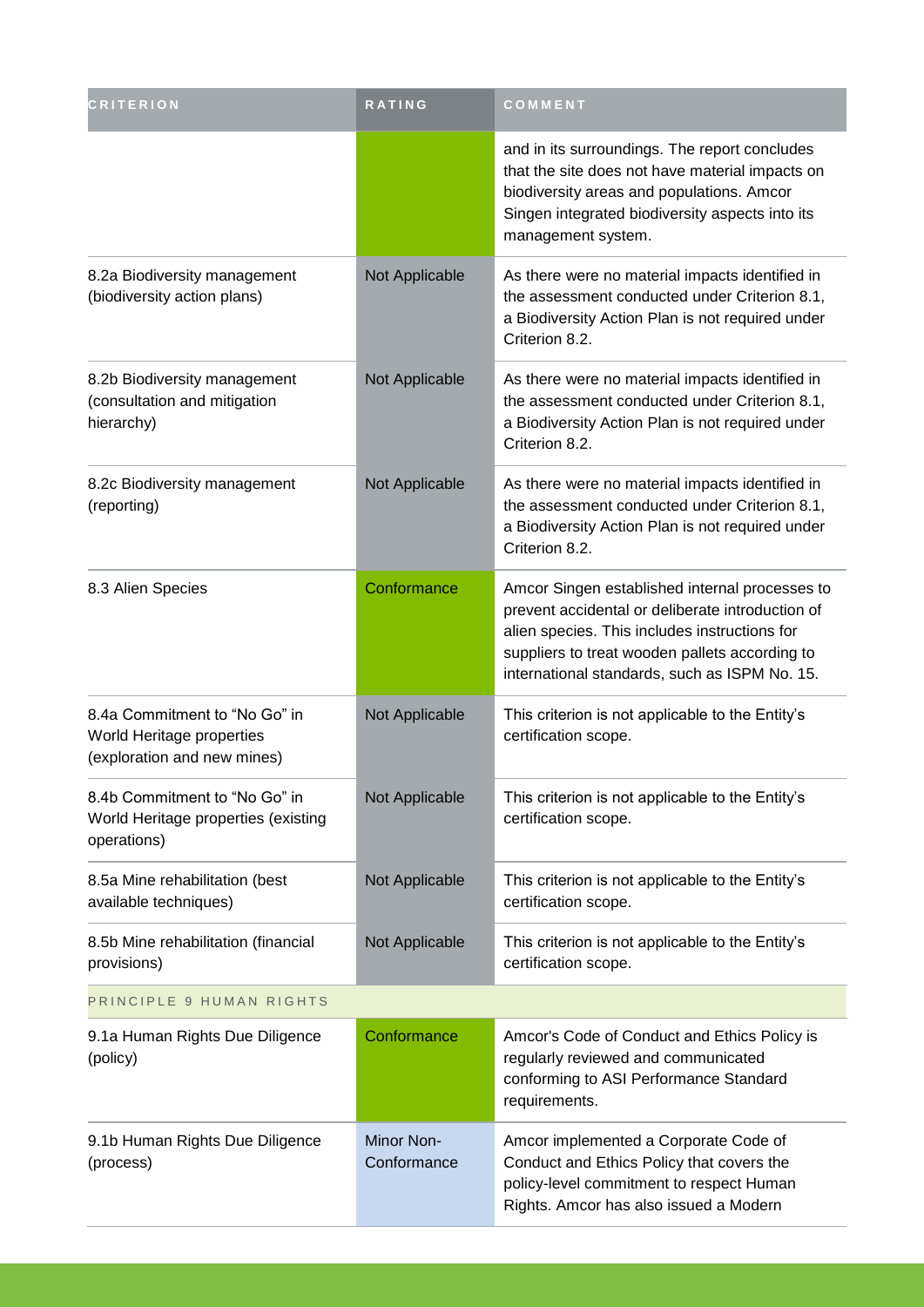| <b>CRITERION</b>                                 | RATING         | COMMENT                                                                                                                                                                                                                                                                                                                                                                                                                                                                                                                                                                                                                                                                                                                                                                                                                                                                                                                                                                                                     |
|--------------------------------------------------|----------------|-------------------------------------------------------------------------------------------------------------------------------------------------------------------------------------------------------------------------------------------------------------------------------------------------------------------------------------------------------------------------------------------------------------------------------------------------------------------------------------------------------------------------------------------------------------------------------------------------------------------------------------------------------------------------------------------------------------------------------------------------------------------------------------------------------------------------------------------------------------------------------------------------------------------------------------------------------------------------------------------------------------|
|                                                  |                | Slavery statement in 2017 (please find link<br>below:<br>https://assets.ctfassets.net/f7tuyt85vtoa/IP5QW<br>ZTogW2sSeyQo4soO/01ea37aaaaaa20ec654c6<br>5f5183e6103d/Modern-Slavery-Statement.pdf<br>However, Amcor Singen has not undertaken a<br>Human Rights Due Diligence process that seeks<br>to identify, prevent, mitigate and account for how<br>it addresses its actual and potential impacts on<br>Human Rights. This process should evaluate<br>salient human rights risk which should go<br>beyond focusing on identifying and managing<br>material risks to the company itself. The human<br>rights due diligence must also assess risks and<br>impacts to rightsholders - such as customers,<br>employees, communities, Indigenous Peoples<br>and other stakeholders. We noted that Amcor<br>Singen completed Sedex/SMETA audit in April<br>2019 and no non-conformances were found.<br>Amcor Singen demonstrated legal compliance<br>on human rights requirements according to<br>German law. |
| 9.1c Human Rights Due Diligence<br>(remediation) | Conformance    | Amcor operates a Whistleblower Policy and<br>independent Whistleblower Service that enables<br>employees and external stakeholders to report<br>anonymously potential modern slavery related<br>concerns and other breaches of the Code of<br>Conduct and Ethics Policy or Supplier Code of<br>Conduct.                                                                                                                                                                                                                                                                                                                                                                                                                                                                                                                                                                                                                                                                                                     |
| 9.2 Women's Rights                               | Conformance    | Amcor implements initiatives to increase gender<br>diversity within the company. Amcor is reporting<br>publicly on gender diversity indicators such as<br>the number of female/male workers and<br>male/female senior managers. More information<br>about Amcor's Talent through Diversity policy<br>can be found below:<br>https://assets.ctfassets.net/f7tuyt85vtoa/21v1llh<br>0xmoW88CGowuGWO/60b3e08c2357c0fce04b<br>9e79f197f66b/Talent-through-Diversity-<br>Policy.pdf                                                                                                                                                                                                                                                                                                                                                                                                                                                                                                                               |
| 9.3 Indigenous Peoples                           | Not Applicable | This criterion does not apply as Indigenous<br>Peoples or their lands, territories and resources<br>have not been present.                                                                                                                                                                                                                                                                                                                                                                                                                                                                                                                                                                                                                                                                                                                                                                                                                                                                                  |
| 9.4 Free, Prior, and Informed<br>Consent (FPIC)  | Not Applicable | This criterion does not apply as Indigenous<br>Peoples or their lands, territories and resources<br>have not been present.                                                                                                                                                                                                                                                                                                                                                                                                                                                                                                                                                                                                                                                                                                                                                                                                                                                                                  |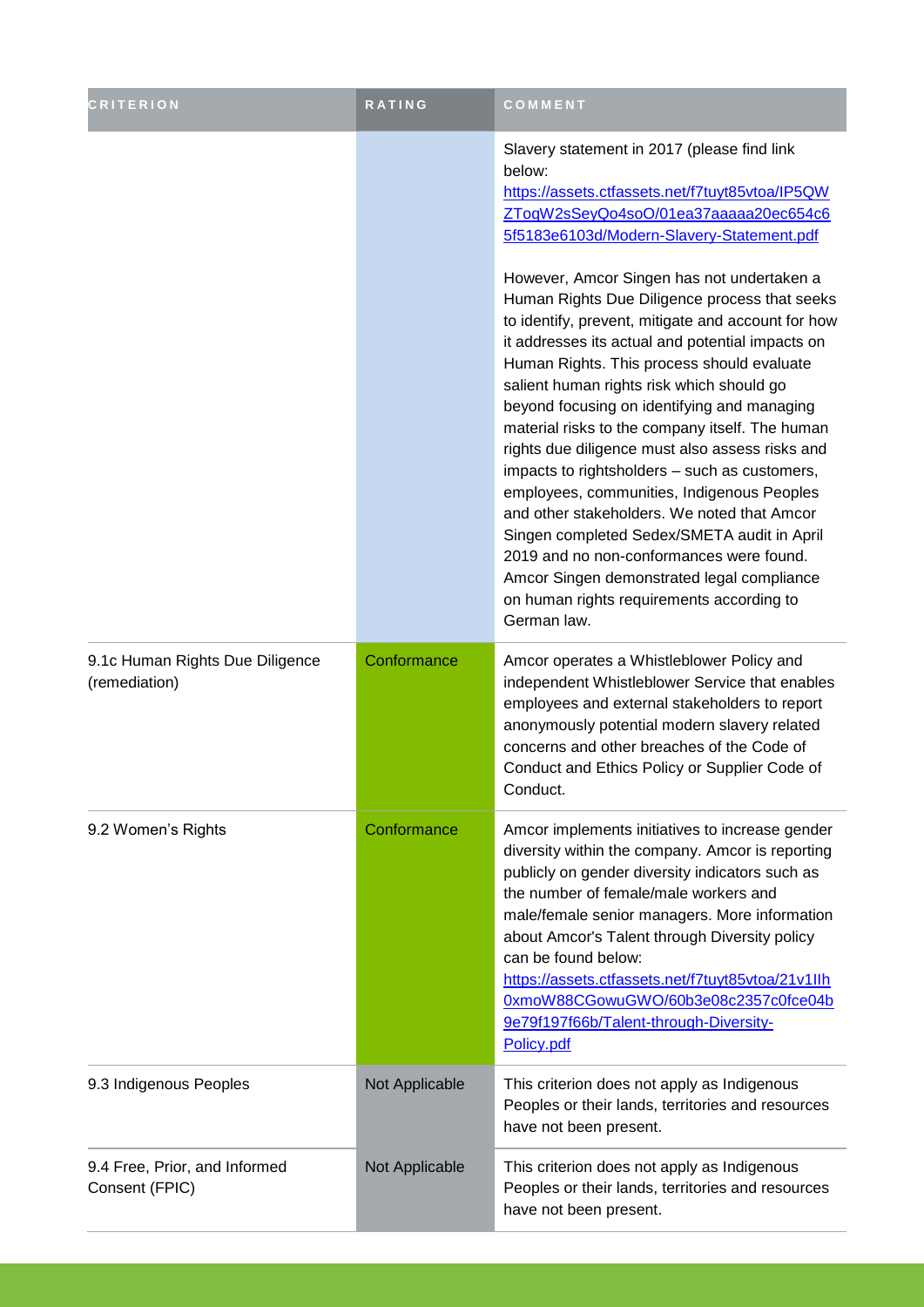| <b>CRITERION</b>                                                                                      | RATING         | COMMENT                                                                                                                                                                                                                                                                                                                                                                                                                                                                                                                                                                     |
|-------------------------------------------------------------------------------------------------------|----------------|-----------------------------------------------------------------------------------------------------------------------------------------------------------------------------------------------------------------------------------------------------------------------------------------------------------------------------------------------------------------------------------------------------------------------------------------------------------------------------------------------------------------------------------------------------------------------------|
| 9.5 Cultural and sacred heritage                                                                      | Not Applicable | This criterion does not apply as no cultural<br>heritage sites have been identified.                                                                                                                                                                                                                                                                                                                                                                                                                                                                                        |
| 9.6a Resettlements (avoid or<br>minimise)                                                             | Not Applicable | This criterion does not apply as no resettlements<br>took place.                                                                                                                                                                                                                                                                                                                                                                                                                                                                                                            |
| 9.6b Resettlements (where<br>unavoidable)                                                             | Not Applicable | This criterion does not apply as no resettlements<br>took place.                                                                                                                                                                                                                                                                                                                                                                                                                                                                                                            |
| 9.7a Local Communities (rights and<br>interests)                                                      | Conformance    | Amcor Singen implemented an interested party,<br>external communication procedure which<br>identified relevant stakeholders, their rights and<br>their interest. Consequent communication plans<br>are put in place. The site also raised awareness<br>of channels available to local communities and<br>neighbours to contact the site.                                                                                                                                                                                                                                    |
| 9.7b Local Communities (impacts)                                                                      | Conformance    | Amcor Singen implemented an interested party,<br>external communication procedure which<br>identified relevant stakeholders, their rights and<br>their interest. Consequent communication plans<br>are put in place. Channels available to<br>community members, neighbours or visitors to<br>report complaints or grievances are advertised<br>by the site on posters, notice boards, website as<br>well as the visitor introduction video. The local<br>community recognises Amcor Singen as part of<br>the business community and a major employer<br>in the local area. |
| 9.7c Local Communities (livelihoods)                                                                  | Conformance    | Amcor Singen supports local charitable<br>organisations with an annual community<br>investment fund.                                                                                                                                                                                                                                                                                                                                                                                                                                                                        |
| 9.8 Conflict-Affected and High-Risk<br>Areas                                                          | Conformance    | Amcor Singen operates a conflict minerals due<br>diligence process. Furthermore, Amcor<br>undertakes an EcoVadis supply chain risk<br>assessment which identifies high-risk suppliers<br>from a human rights perspective and the<br>Company implemented adequate mitigation<br>measures. Conflict affected and high-risk areas<br>are included as a screening criterion in the risk<br>assessment.                                                                                                                                                                          |
| 9.9 Security practice                                                                                 | Not Applicable | The criterion does not apply as Amcor Singen<br>does not directly employ security personnel.                                                                                                                                                                                                                                                                                                                                                                                                                                                                                |
| PRINCIPLE 10 LABOUR RIGHTS                                                                            |                |                                                                                                                                                                                                                                                                                                                                                                                                                                                                                                                                                                             |
| 10.1a Freedom of Association and<br><b>Right to Collective Bargaining</b><br>(freedom of association) | Conformance    | Amcor Singen respects the rights of workers to<br>unite freely, seek representation and join the<br>works councils without interference.                                                                                                                                                                                                                                                                                                                                                                                                                                    |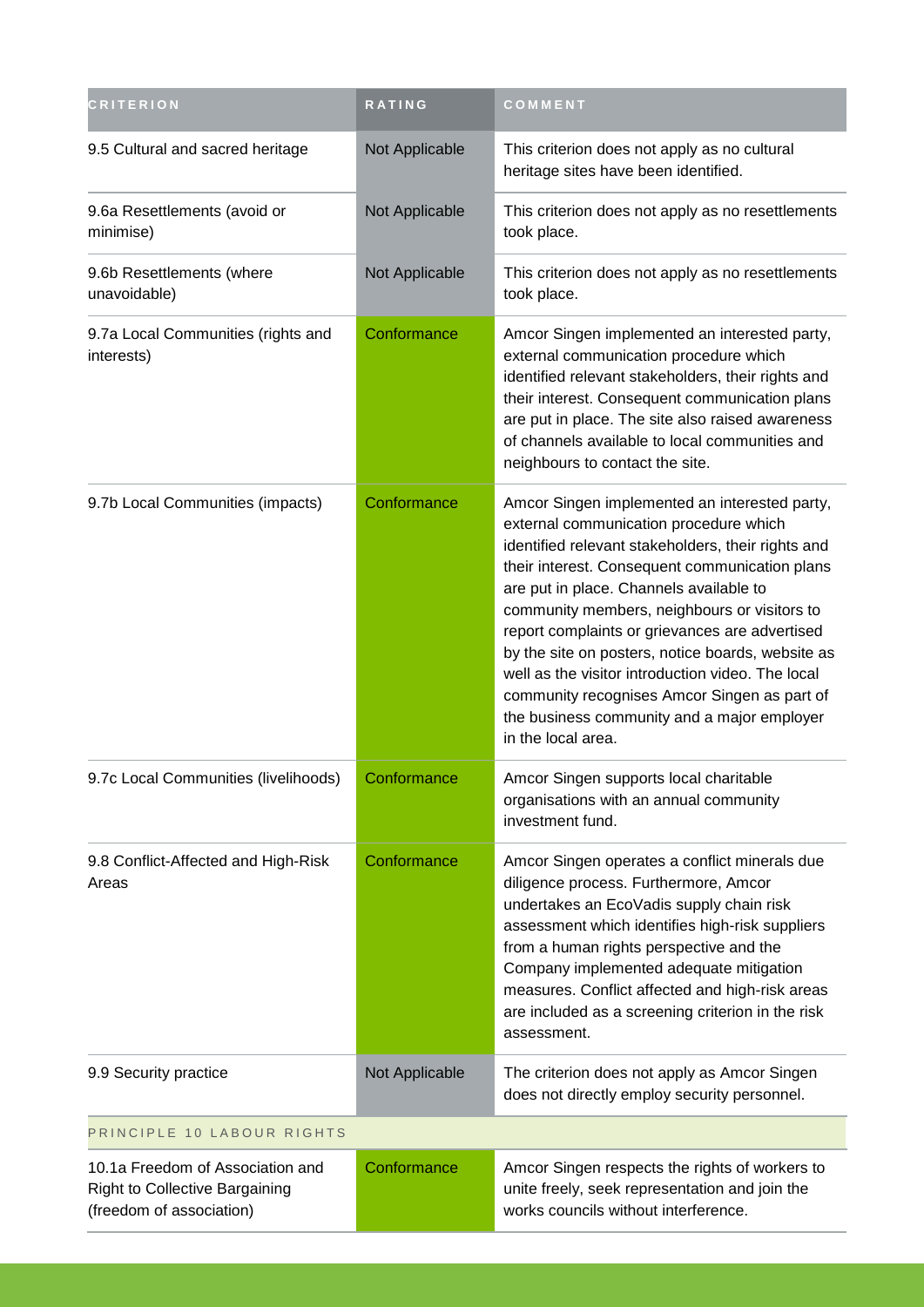| <b>CRITERION</b>                                                                                     | <b>RATING</b>  | COMMENT                                                                                                                                                                                                                                                                                                                                                                                                                                                                                                                                                                 |
|------------------------------------------------------------------------------------------------------|----------------|-------------------------------------------------------------------------------------------------------------------------------------------------------------------------------------------------------------------------------------------------------------------------------------------------------------------------------------------------------------------------------------------------------------------------------------------------------------------------------------------------------------------------------------------------------------------------|
| 10.1b Freedom of Association and<br><b>Right to Collective Bargaining</b><br>(collective bargaining) | Conformance    | Amcor Singen respects the rights of workers to<br>unite freely in the unions, seek representation<br>and join the works councils without interference.                                                                                                                                                                                                                                                                                                                                                                                                                  |
| 10.1c Freedom of Association and<br>Right to Collective Bargaining<br>(alternative means)            | Not Applicable | Amcor Singen developed and implemented<br>policies, systems, procedures and processes<br>that conform to these Freedom of Association<br>and Right to Collective Bargaining requirements.<br>The Entity respects the rights of workers to unite<br>freely in the unions, seek representation and join<br>the works councils without interference.                                                                                                                                                                                                                       |
| 10.2a Child Labour (minimum age)                                                                     | Conformance    | Amcor Singen does neither use nor support the<br>use of child labour as defined in ILO<br>Conventions C138 and C182, and does comply<br>with related national and international law. The<br>age of workers is regularly checked as part of<br>their onboarding process.                                                                                                                                                                                                                                                                                                 |
| 10.2b Child Labour (hazardous)                                                                       | Conformance    | Amcor Singen does neither use nor support the<br>use of child labour as defined in ILO<br>Conventions C138 and C182, and does comply<br>with related national and international law<br>including. Amcor Singen is not engaging in or<br>supporting Hazardous Child Labour.                                                                                                                                                                                                                                                                                              |
| 10.2c Child Labour (worst forms)                                                                     | Conformance    | Amcor Singen does neither use nor support the<br>use of child labour as defined in ILO<br>Conventions C138 and C182, and does comply<br>with related national and international law. The<br>Entity is not engaging in or supporting worst<br>forms of child labour. Amcor requires its<br>suppliers to respect all laws in their jurisdiction<br>with regards to child labour. Please see Amcor's<br>Modern Slavery statement:<br>https://assets.ctfassets.net/f7tuyt85vtoa/IP5QW<br>ZToqW2sSeyQo4soO/01ea37aaaaa20ec654c6<br>5f5183e6103d/Modern-Slavery-Statement.pdf |
| 10.3a Forced Labour (human<br>trafficking)                                                           | Conformance    | Amcor Singen does neither engage in nor<br>support the use of forced labour as defined in<br>ILO Conventions C29, along with protocol P29<br>(2014) to this Convention, and C105. Amcor<br>Singen does not engage in or support human<br>trafficking either directly or through any<br>employment or recruitment agencies. Please<br>see Amcor's Modern Slavery Statement:<br>https://assets.ctfassets.net/f7tuyt85vtoa/IP5QW<br>ZToqW2sSeyQo4soO/01ea37aaaaa20ec654c6<br>5f5183e6103d/Modern-Slavery-Statement.pdf                                                     |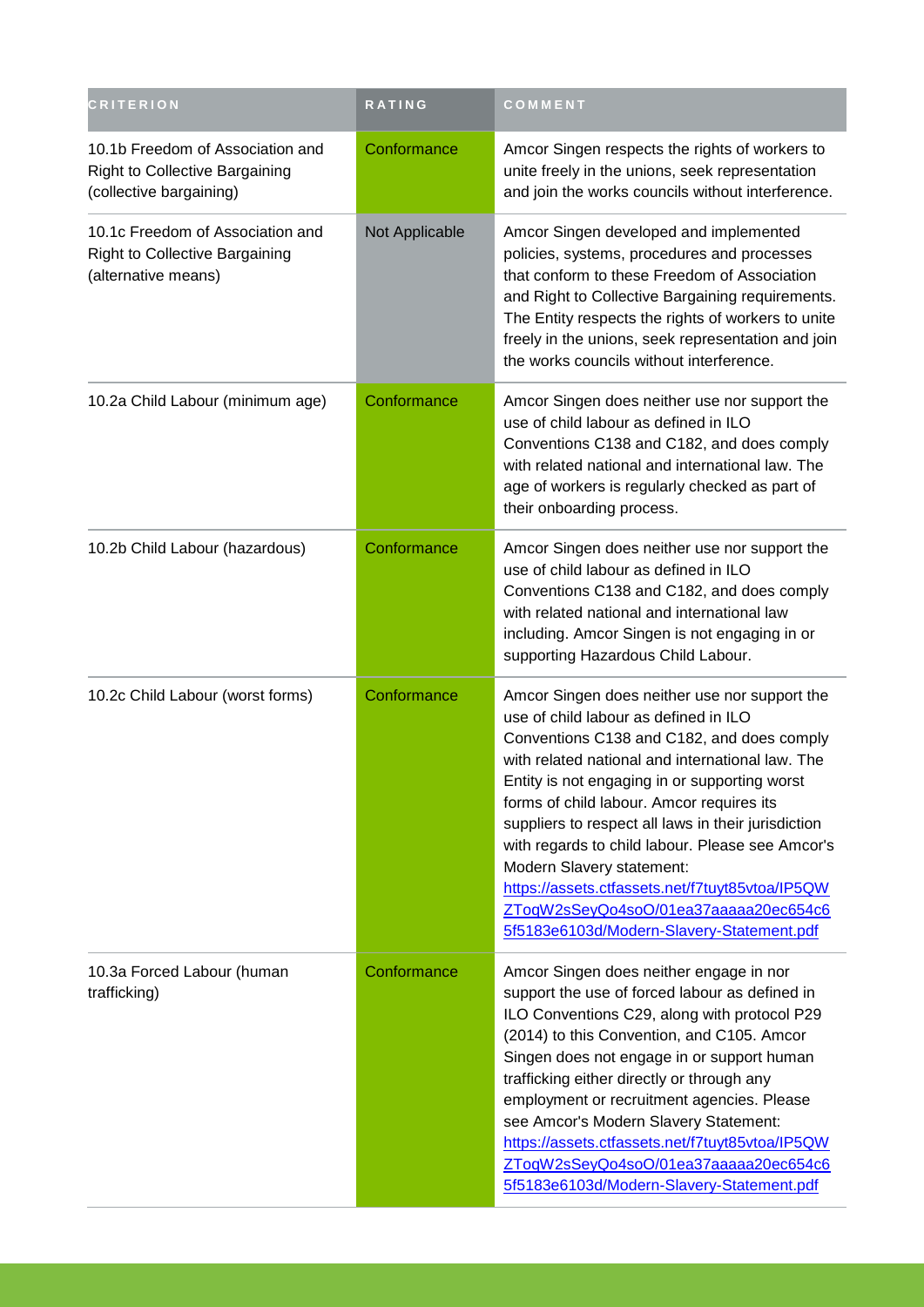| <b>CRITERION</b>                                                             | RATING      | COMMENT                                                                                                                                                                                                                                                                                                                                                                                                                                   |
|------------------------------------------------------------------------------|-------------|-------------------------------------------------------------------------------------------------------------------------------------------------------------------------------------------------------------------------------------------------------------------------------------------------------------------------------------------------------------------------------------------------------------------------------------------|
| 10.3b Forced Labour (deposits, fees,<br>advances)                            | Conformance | Amcor Singen developed, implemented and<br>maintains systems, policies and procedures to<br>conform with ASI Performance Standard<br>requirements related to forced labour. Worker<br>interviews confirmed that no recruitment fee or<br>deposit is required.                                                                                                                                                                             |
| 10.3c Forced Labour (migrant<br>workers)                                     | Conformance | Amcor Singen developed, implemented and<br>maintains systems, policies and procedures to<br>conform with ASI Performance Standard<br>requirements related to forced labour. It does<br>not require migrant workers to lodge deposits.                                                                                                                                                                                                     |
| 10.3d Forced Labour (debt bondage)                                           | Conformance | Amcor Singen developed, implemented and<br>maintains systems, policies and procedures to<br>conform with ASI Performance Standard<br>requirements related to forced labour.                                                                                                                                                                                                                                                               |
| 10.3e Forced Labour (freedom of<br>movement)                                 | Conformance | Amcor Singen developed, implemented and<br>maintains systems, policies and procedures to<br>conform to the ASI Performance Standard<br>requirements related to forced labour. The site<br>does not restrict the free movement of workers<br>as confirmed by worker interviews.                                                                                                                                                            |
| 10.3f Forced Labour (retention of<br>identity papers, permits, certificates) | Conformance | Amcor Singen has developed, implemented and<br>maintains systems, policies and procedures that<br>conform to the ASI Performance Standard<br>requirements related to forced labour. It does<br>not confiscate worker's original identification<br>documents. Copies of these are kept on<br>personal files.                                                                                                                               |
| 10.3g Forced Labour (freedom to<br>terminate employment)                     | Conformance | Amcor Singen developed, implemented and<br>maintains systems, policies and procedures that<br>conform to the ASI Performance Standard<br>requirements related to forced labour.                                                                                                                                                                                                                                                           |
| 10.4 Non-Discrimination                                                      | Conformance | Amcor Singen has developed, implemented and<br>maintained systems, policies and procedures<br>that conform to ASI Performance Standard<br>requirements related to non-discrimination.<br>Please see Amcor's Corporate Code of Conduct<br>and Ethics Policy for further detail:<br>https://assets.ctfassets.net/f7tuyt85vtoa/2li3tufM<br>ugU4MMglks0qMA/c838a0ae757273ddd99f28c<br>827537942/Code-of-Conduct-approved-by-the-<br>board.pdf |
| 10.5 Communication and<br>engagement                                         | Conformance | As confirmed by interviews and document<br>review, Amcor Singen ensures open                                                                                                                                                                                                                                                                                                                                                              |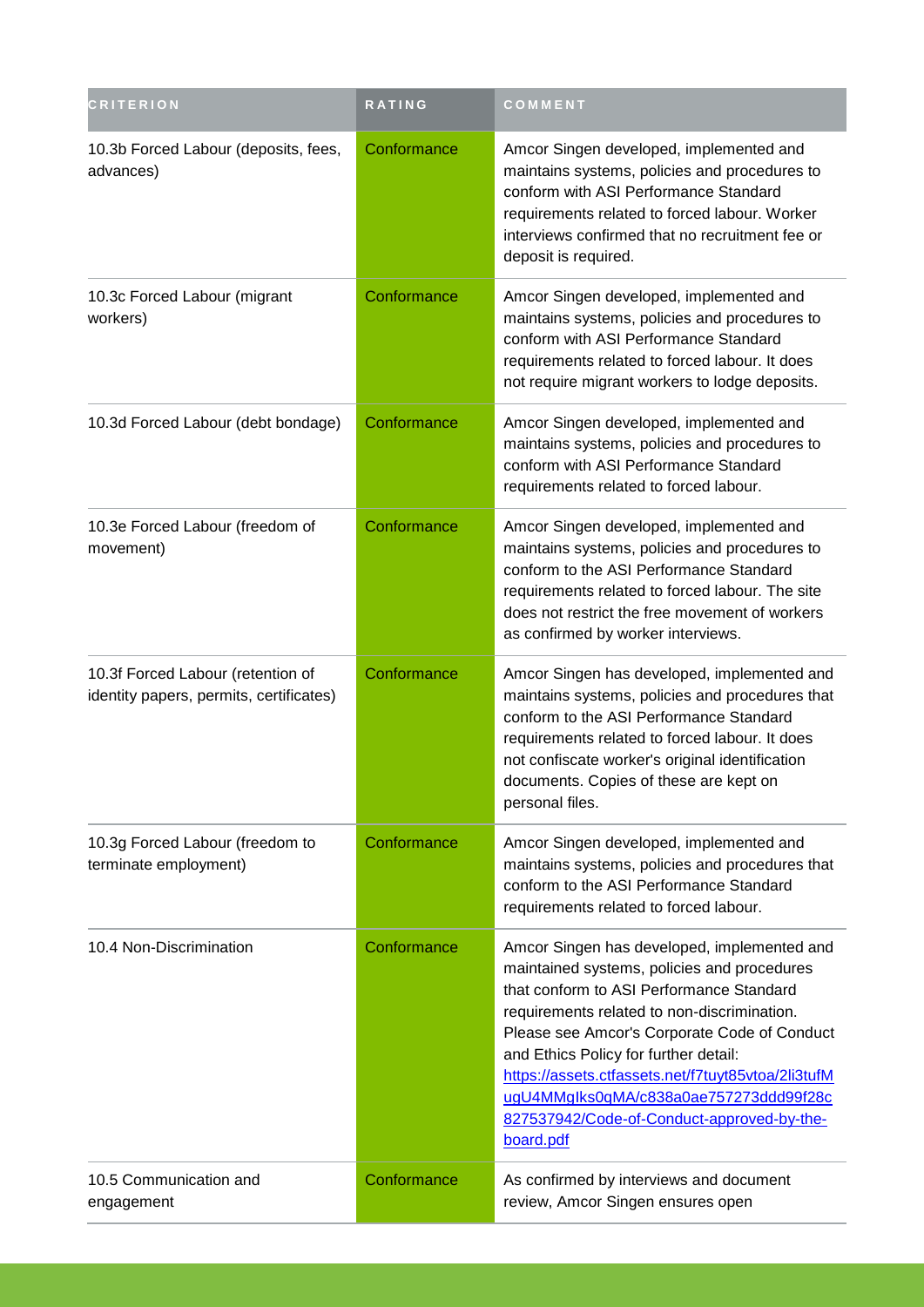| <b>CRITERION</b>                                                                        | RATING      | COMMENT                                                                                                                                                                                                                                                                                                                                                                                                                                                                      |  |
|-----------------------------------------------------------------------------------------|-------------|------------------------------------------------------------------------------------------------------------------------------------------------------------------------------------------------------------------------------------------------------------------------------------------------------------------------------------------------------------------------------------------------------------------------------------------------------------------------------|--|
|                                                                                         |             | communication and direct engagement with<br>workers and their representatives regarding<br>working conditions and resolution of workplace<br>and compensation issues, without threat of<br>reprisal, intimidation or harassment (e.g. team<br>briefings, infoboard, meetings with worker<br>representatives).                                                                                                                                                                |  |
| 10.6 Disciplinary practices                                                             | Conformance | Amcor Singen developed, implemented and<br>maintained systems, policies and procedures<br>that conform to the ASI Performance Standard<br>requirements related to Disciplinary practices.<br>The Entity operates a Whistleblower Policy and<br>an independent hotline for confidential reporting:<br>https://assets.ctfassets.net/f7tuyt85vtoa/A7acCX<br>yl3Qyg8eY4gaS6Q/7785b3379dbc17d9d6d1ce<br>36e4406363/Whistleblower_Policy_and_Charter<br>- April 2018 - English.pdf |  |
| 10.7a Remuneration (living wage)                                                        | Conformance | Amcor Singen developed, implemented and<br>maintained systems, policies and procedures<br>that conform to the ASI Performance Standard<br>requirements related to Remuneration.                                                                                                                                                                                                                                                                                              |  |
| 10.7b Remuneration (method of<br>payment)                                               | Conformance | Amcor Singen developed, implemented and<br>maintained systems, policies and procedures<br>that conform to the ASI Performance Standard<br>requirements related to Remuneration.                                                                                                                                                                                                                                                                                              |  |
| 10.8 Working Time                                                                       | Conformance | Amcor Singen developed, implemented and<br>maintained systems, policies and procedures<br>that conform to the ASI Performance Standard<br>requirements related to Working hours.                                                                                                                                                                                                                                                                                             |  |
| PRINCIPLE 11 OCCUPATIONAL HEALTH AND SAFETY                                             |             |                                                                                                                                                                                                                                                                                                                                                                                                                                                                              |  |
| 11.1a Occupational Health and<br>Safety (OH&S) Policy (policy)                          | Conformance | Amcor Singen obtained ISO 45001 certificate for<br>Occupational Health and Safety Management<br>System, which is recognised by ASI as meeting<br>Performance Standard criterion 11.1.                                                                                                                                                                                                                                                                                        |  |
| 11.1b Occupational Health and<br>Safety (OH&S) Policy (workers and<br>visitors)         | Conformance | Amcor Singen obtained ISO 45001 certificate for<br>Occupational Health and Safety Management<br>System, which is recognised by ASI as meeting<br>Performance Standard criterion 11.1.                                                                                                                                                                                                                                                                                        |  |
| 11.1c Occupational Health and<br>Safety (OH&S) Policy (applicable law<br>and standards) | Conformance | Amcor Singen obtained ISO 45001 certificate for<br>Occupational Health and Safety Management<br>System, which is recognised by ASI as meeting<br>Performance Standard criterion 11.1.                                                                                                                                                                                                                                                                                        |  |